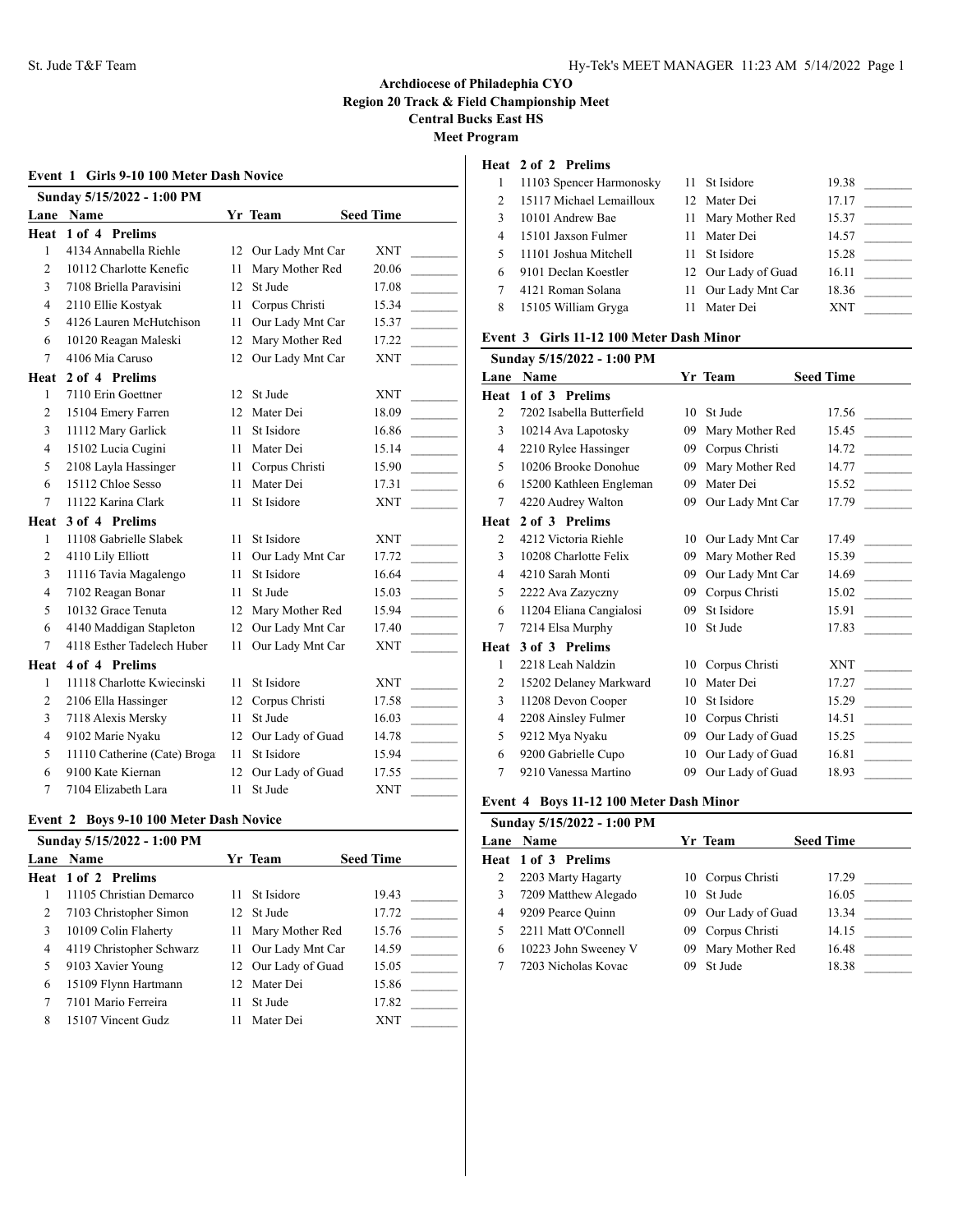|                          | Heat 2 of 3 Prelims(Event 4 |     | <b>Boys 11-12 100 Meter Dash Minor)</b> |            |
|--------------------------|-----------------------------|-----|-----------------------------------------|------------|
| $\mathfrak{D}$           | 11201 Edward Garlick        | 10. | St Isidore                              | 17.07      |
| 3                        | 11203 Shane Waldspurger     | 09  | St Isidore                              | 16.02      |
| 4                        | 10219 Nolan Rio             | 09  | Mary Mother Red                         | 13.20      |
| 5                        | 9211 Gavin Santiago         | 09  | Our Lady of Guad                        | 14.60      |
| 6                        | 4215 Joshua Kehoe           |     | 10 Our Lady Mnt Car                     | 16.79      |
| 7                        | 2207 Ben Miller             | 10  | Corpus Christi                          | <b>XNT</b> |
| Heat                     | 3 of 3 Prelims              |     |                                         |            |
| 1                        | 4219 Jacob Parvin           |     | 10 Our Lady Mnt Car                     | <b>XNT</b> |
| $\mathfrak{D}$           | 4209 Shane Greco            |     | 10 Our Lady Mnt Car                     | 16.87      |
| 3                        | 10201 Edward Booth          | 10  | Mary Mother Red                         | 15.18      |
| 4                        | 2225 Logan Yeagle           | 09  | Corpus Christi                          | 12.58      |
| $\overline{\phantom{0}}$ | 9213 Matthew Thomas         | 09  | Our Lady of Guad                        | 14.96      |
| 6                        | 4217 Sean McHutchison       | 09  | Our Lady Mnt Car                        | 16.81      |
| 7                        | 2227 Jack Ykoruk            | 09  | Corpus Christi                          | <b>XNT</b> |
|                          |                             |     |                                         |            |

# **Event 5 Girls 13-15 100 Meter Dash Cadet**

|      | Sunday 5/15/2022 - 1:00 PM |    |                  |                  |
|------|----------------------------|----|------------------|------------------|
| Lane | Name                       |    | Yr Team          | <b>Seed Time</b> |
| Heat | 1 of 2 Prelims             |    |                  |                  |
| 1    | 15304 Samantha Markward    | 08 | Mater Dei        | 17.20            |
| 2    | 2302 Kate Donathan         | 08 | Corpus Christi   | 14.90            |
| 3    | 2316 Natalie Panico        | 07 | Corpus Christi   | 14.46            |
| 4    | 11302 Brigid Garlick       | 08 | St Isidore       | 13.94            |
| 5    | 10306 Gabrielle Clair      | 07 | Mary Mother Red  | 14.21            |
| 6    | 2318 Grace Zajick          | 08 | Corpus Christi   | 14.56            |
| 7    | 11308 Genevieve Clark      | 08 | St Isidore       | 15.07            |
| 8    | 4310 Isabella Parvin       | 08 | Our Lady Mnt Car | 17.85            |
| Heat | 2 of 2 Prelims             |    |                  |                  |
| 1    | 11310 Riley Wetzel         | 07 | St Isidore       | 15.75            |
| 2    | 15302 Miriam Lemailooux    | 08 | Mater Dei        | 14.58            |
| 3    | 7308 Katherine Sullivan    | 08 | St Jude          | 14.41            |
| 4    | 10308 Addyson Fleming      | 08 | Mary Mother Red  | 13.50            |
| 5    | 15306 Victoria Steelhammer | 08 | Mater Dei        | 14.24            |
| 6    | 7310 Daphne Rauchut        | 07 | St Jude          | 14.58            |
| 7    | 7312 Hailey Rauchut        | 07 | St Jude          | 15.42            |
| 8    | 7316 Lila Murphy           | 08 | St Jude          | XNT              |
|      |                            |    |                  |                  |

# **Event 6 Boys 13-15 100 Meter Dash Cadet**

|   | Sunday 5/15/2022 - 1:00 PM |    |                     |                  |  |
|---|----------------------------|----|---------------------|------------------|--|
|   | <b>Lane Name</b>           |    | Yr Team             | <b>Seed Time</b> |  |
|   | <b>Heat 1 of 3 Prelims</b> |    |                     |                  |  |
|   | 15301 Sam Bridwell         |    | Mater Dei           | 15.78            |  |
|   | 7307 Jack Kelleher         | 08 | St Jude             | 13.94            |  |
| 4 | 10307 Aiden Fleming        |    | 08 Mary Mother Red  | 13.00            |  |
|   | 10315 Jarrett Mott         | 07 | Mary Mother Red     | 13.29            |  |
| 6 | 2305 Christopher Green     |    | 08 Corpus Christi   | 14.12            |  |
|   | 4317 Cole Sloan            |    | 08 Our Lady Mnt Car | <b>XNT</b>       |  |
|   |                            |    |                     |                  |  |

# **Heat 2 of 3 Prelims**

| $\mathfrak{D}$ | 2311 Noah Makarichev   |    | 08 Corpus Christi   | 15.07      |
|----------------|------------------------|----|---------------------|------------|
| 3              | 15307 Holden Sesso     | 08 | Mater Dei           | 13.91      |
| 4              | 4309 Jack Druger       |    | 08 Our Lady Mnt Car | 12.73      |
| 5              | 2303 Carson Fulmer     | 08 | Corpus Christi      | 13.36      |
| 6              | 6303 Joshua Scherer    |    | 08 St. John Baptist | 14.51      |
|                | 4301 John Adams        |    | 08 Our Lady Mnt Car | <b>XNT</b> |
|                |                        |    |                     |            |
| Heat           | 3 of 3 Prelims         |    |                     |            |
| 2              | 15305 Thomas Mattingly | 08 | Mater Dei           | 14.82      |
| 3              | 4311 Luke Perrotta     |    | 08 Our Lady Mnt Car | 13.42      |
| 4              | 7305 Stone Stefan      | 08 | St Jude             | 12.59      |
| 5              | 10301 Andrew Bott      | 08 | Mary Mother Red     | 13.39      |

# **Event 7 Girls 9-15 4x800 Meter Relay Open**

|   | Sunday 5/15/2022 - 1:00 PM      |       |                                 |
|---|---------------------------------|-------|---------------------------------|
|   | Lane Team                       | Relay | <b>Seed Time</b>                |
|   | Section 1 of 1<br><b>Finals</b> |       |                                 |
| 1 | St Jude                         |       | NT                              |
|   | 1) #7120 Maura Hallman 12       |       | 2) #7204 Megan Mogg $10$        |
|   | 3) #7304 Katie Goettner 08      |       | 4) #7310 Daphne Rauchut 07      |
|   | 5) #7106 McKenna Friel 11       |       | 6) #7206 Jaidyn Smith 10        |
|   | 7) #7220 Allison Cole 09        |       | 8) #7314 Molly Norbury 08       |
| 2 | Corpus Christi                  |       | NT                              |
|   | 1) #2112 Bella Makarichev 11    |       | $2)$ #2212 Victoria Loo 10      |
|   | 3) #2216 Molly McCann 10        |       | 4) #2312 Gianna Martino 08      |
|   | 5) #2110 Ellie Kostyak 11       |       | $(6)$ #2210 Rylee Hassinger 09  |
|   | 7) #2310 Madeline Lewis 08      |       | 8) #2206 Clare Finley 09        |
| 3 | Mary Mother Red                 |       | NT                              |
|   | 1) #10122 Aria Morsby 11        |       | 2) #10202 Emily Cresko 10       |
|   | 3) #10204 Nora Curran 09        |       | 4) #10224 Isabella Pellish $10$ |
|   | 5) #10108 Emma Hoback 11        |       | 6) #10118 Sophie Maher 12       |
|   | 7) #10212 Mia Gamza 09          |       | 8) #10316 Molly O'Neill 08      |
| 4 | Our Lady Mnt Car                |       | NT                              |
|   | 1) #4144 Aubrey Trymbiski 11    |       | $2)$ #4208 Claire Loftus 10     |
|   | 3) #4308 Olivia Nibot 07        |       | 4) #4302 Sarah Hock 08          |
|   | 5) #4104 Anabella Carchedi 11   |       | $(6)$ #4206 Angelina Lang 10    |
|   | 7) #4316 Lucie Van Hoof 08      |       | 8) #4312 Sofia Pocai 08         |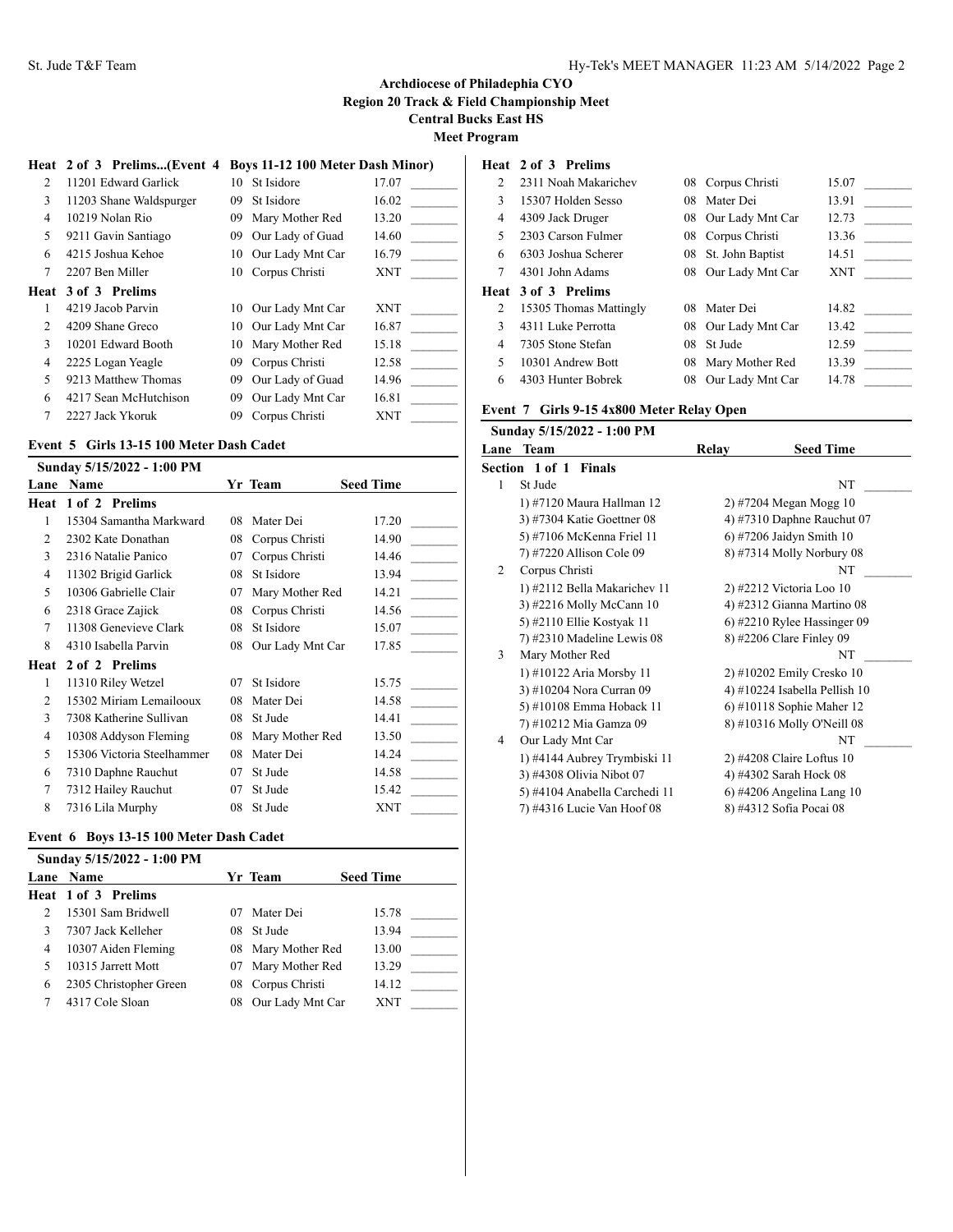# **Event 8 Boys 9-15 4x800 Meter Relay Open Sunday 5/15/2022 - 1:00 PM Lane Team Relay Seed Time Section 1 of 1 Finals** 1 Corpus Christi 1) #2113 Michael Herr 12 2) #2221 Brayden Stabinski 10 3) #2313 Ryan Stabinski 08 4) #2315 Michael Zima 08 5) #2117 Liam O'Connell 11 6) #2219 Matt Ruffels 09 7) #2309 Cooper Helm 08 8) #2307 Stephen Heckler 07 2 Mary Mother Red NT 1) #10107 Nicholas Citrino 12 2) #10213 Joshua Klein 09 3) #10317 Matthew Musitano 07 4) #10311 John-Ryan Maher 08 5) #10113 Samuel Klein 12 6) #10225 Matthew Tate 09 7) #10215 Alex Lupinacci 09 8) #10205 Max Casadei 09 3 Our Lady Mnt Car NT 1) #4109 William Loftus 11 2) #4207 Jack Elliott 09 3) #4323 Andrew Thompson 08 4) #4313 Kevin Perry 08 5) #4107 Daniel Loftus 12 6) #4221 Marco Pocai 10 7) #4213 Gregory Hock 09 8) #4325 Ryan Zadroga 08 4 St Jude NT 1) #7103 Christopher Simon 12 2) #7109 Roman Drabouski 11 3) #7207 Declan Zakarewicz 09 4) #7205 Eddie Soteros 09 5) #7303 Jake Mogg 08 6) #7307 Jack Kelleher 08 7) #7201 Tommy Goettner 10 8) #7101 Mario Ferreira 11

### **Event 9 Girls 9-10 4x200 Meter Relay Novice**

|      | Sunday 5/15/2022 - 1:00 PM     |       |                                   |
|------|--------------------------------|-------|-----------------------------------|
| Lane | <b>Team</b>                    | Relay | <b>Seed Time</b>                  |
|      | <b>Section 1 of 1 Finals</b>   |       |                                   |
| 1    | Our Lady Mnt Car               | B     | NT                                |
|      | 1) #4140 Maddigan Stapleton 12 |       | 2) #4110 Lily Elliott 11          |
|      | 3) #4106 Mia Caruso 12         |       | 4) #4118 Esther Tadelech Huber 11 |
|      | 5) #4134 Annabella Riehle 12   |       |                                   |
| 2    | Mater Dei                      |       | 2:27.28                           |
|      | 1) #15102 Lucia Cugini 11      |       | 2) #15108 Izumi Ozeni 11          |
|      | 3) #15112 Chloe Sesso 11       |       | 4) #15100 Ava Bridwell 11         |
|      | 5) #15110 Quinn Ozeni 11       |       | 6) #15106 Emi Ozeni 12            |
|      | 7) #15104 Emery Farren 12      |       |                                   |
| 3    | Corpus Christi                 |       | 2:26.31                           |
|      | 1) #2104 Nora Hagarty 12       |       | $2)$ #2106 Ella Hassinger 12      |
|      | 3) #2112 Bella Makarichev 11   |       | 4) #2114 Carolyn Ruffels 12       |
|      | 5) #2102 Amelia Evarts 11      |       | 6) #2108 Layla Hassinger 11       |
|      | 7) #2110 Ellie Kostyak 11      |       | 8) #2116 Nicki Settefrati 11      |
| 4    | Our Lady Mnt Car               |       | 2:16.05                           |
|      | 1) #4120 Neva Johnson 11       |       | 2) #4126 Lauren McHutchison 11    |
|      | 3) #4142 Tessa Taggart 12      |       | 4) #4130 Julia Perry 11           |
|      | 5) #4104 Anabella Carchedi 11  |       | 6) #4138 Julia Senior 11          |
|      | 7) #4144 Aubrey Trymbiski 11   |       | 8) #4108 Andrea Chelminski 11     |
| 5    | St Jude                        |       | 2:20.50                           |
|      | 1) #7118 Alexis Mersky 11      |       | 2) #7116 Shelby Stefan 11         |
|      | 3) #7102 Reagan Bonar 11       |       | 4) #7104 Elizabeth Lara 11        |
|      | 5) #7106 McKenna Friel 11      |       | 6) #7108 Briella Paravisini 12    |
|      | 7) #7112 Audrey Cullen 11      |       | 8) #7122 Aurora Tierney 11        |
| 6    | Mary Mother Red                |       | 2:29.90                           |
|      | 1) #10118 Sophie Maher 12      |       | 2) #10108 Emma Hoback 11          |
|      | 3) #10114 Audrey Lucas 11      |       | 4) #10126 Megan Shea 12           |
|      | 5) #10132 Grace Tenuta 12      |       | 6) #10112 Charlotte Kenefic 11    |
|      | 7) #10128 Kate Shoemaker 12    |       |                                   |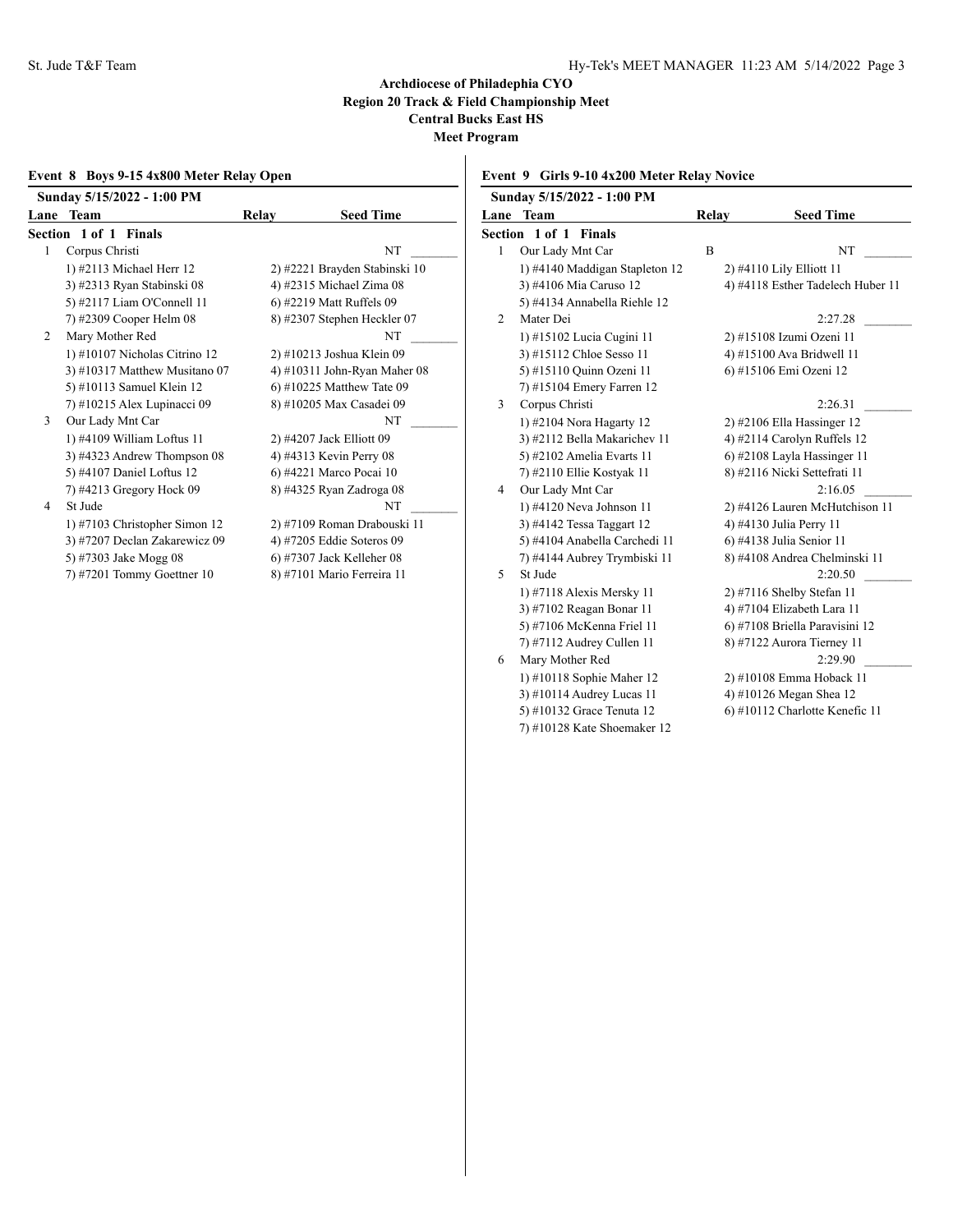# **Event 10 Boys 9-10 4x200 Meter Relay Novice**

|      | Sunday 5/15/2022 - 1:00 PM      |       |                                 |  |  |
|------|---------------------------------|-------|---------------------------------|--|--|
| Lane | <b>Team</b>                     | Relay | <b>Seed Time</b>                |  |  |
|      | <b>Section 1 of 1 Finals</b>    |       |                                 |  |  |
| 2    | Mary Mother Red                 |       | 2:30.62                         |  |  |
|      | 1) #10109 Colin Flaherty 11     |       | $2)$ #10103 Nathan Bisignaro 11 |  |  |
|      | 3) #10123 Dean Thornton 11      |       | 4) #10125 LJ Thornton 11        |  |  |
|      | 5) #10107 Nicholas Citrino 12   |       | 6) #10121 Stosh Oczkowski 11    |  |  |
|      | 7) #10119 Benjamin Musitano 11  |       | $8)$ #10127 Samuel Tomlinson 11 |  |  |
| 3    | Mater Dei                       |       | 2:22.58                         |  |  |
|      | 1) #15121 Adam Slinka 12        |       | $2)$ #15127 Connor Kenny        |  |  |
|      | 3) #15103 Logan Fulmer 11       |       | 4) #15109 Flynn Hartmann 12     |  |  |
|      | 5) #15101 Jaxson Fulmer 11      |       | 6) #15117 Michael Lemailloux 12 |  |  |
|      | 7) #15111 Nicholas Judge 12     |       | 8) #15113 Connor Kalaus 12      |  |  |
| 4    | Our Lady Mnt Car                |       | 2:13.57                         |  |  |
|      | 1) #4107 Daniel Loftus 12       |       | $2)$ #4117 Joseph Piselli 11    |  |  |
|      | 3) #4115 Michael Monti jr 11    |       | 4) #4101 Colin Bobrek 11        |  |  |
|      | 5) #4119 Christopher Schwarz 11 |       | 6) #4111 Rhys McCusker 12       |  |  |
|      | 7) #4103 Nicholas Choate 11     |       | 8) #4109 William Loftus 11      |  |  |
| 5    | Corpus Christi                  |       | 2:18.69                         |  |  |
|      | 1) #2119 Ryan O'Connor 12       |       | 2) #2115 Austin Naldzin 12      |  |  |
|      | 3) #2101 Samuel Chu 11          |       | 4) #2113 Michael Herr 12        |  |  |
|      | 5) #2107 Charlie Foret 11       |       | 6) #2109 Michael Harper 11      |  |  |
|      | 7) #2117 Liam O'Connell 11      |       | 8) #2111 Daniel Heckler 11      |  |  |
| 6    | Our Lady of Guad                |       | 2:25.25                         |  |  |
|      | 1) #9103 Xavier Young 12        |       | 2) #9101 Declan Koestler 12     |  |  |
|      | 3) #9105 Luca DiFilippo 11      |       | 4) #9107 Ian Perez 11           |  |  |

# **Event 11 Girls 11-12 4x200 Meter Relay Minor**

|      | Sunday 5/15/2022 - 1:00 PM     |       |                                  |
|------|--------------------------------|-------|----------------------------------|
| Lane | <b>Team</b>                    | Relay | <b>Seed Time</b>                 |
|      | Section 1 of 1 Finals          |       |                                  |
| 3    | Corpus Christi                 |       | 2:32.63                          |
|      | 1) #2220 Alice Tellers $10$    |       | 2) #2218 Leah Naldzin 10         |
|      | 3) #2216 Molly McCann 10       |       | 4) #2202 Emma Chappell $10$      |
|      | 5) #2206 Clare Finley 09       |       | $(6)$ #2210 Rylee Hassinger 09   |
|      | 7) #2222 Ava Zazyczny 09       |       | $8)$ #2208 Ainsley Fulmer 10     |
| 4    | Mary Mother Red                |       | 2:12.05                          |
|      | 1) #10214 Ava Lapotosky 09     |       | $2)$ #10224 Isabella Pellish 10  |
|      | 3) #10230 Alexis Valenzuela 09 |       | 4) #10220 Peyton Maleski 10      |
|      | 5) #10206 Brooke Donohue 09    |       | 6) #10202 Emily Cresko 10        |
|      | 7) #10204 Nora Curran 09       |       | 8) #10208 Charlotte Felix 09     |
| 5.   | Our Lady Mnt Car               |       | 2:14.94                          |
|      | 1) #4214 Maya Saxena 10        |       | $2)$ #4202 Claire Edwards 10     |
|      | 3) #4204 Madeline Keane $10$   |       | 4) #4216 Madeleine Thompson 09   |
|      | 5) #4208 Claire Loftus 10      |       | 6) #4218 Laura Tomlinson 10      |
|      | 7) #4210 Sarah Monti 09        |       | $(8)$ #4206 Angelina Lang 10     |
| 6    | St Jude                        |       | NT                               |
|      | 1) #7220 Allison Cole 09       |       | 2) #7202 Isabella Butterfield 10 |
|      | 3) #7204 Megan Mogg 10         |       | 4) #7206 Jaidyn Smith 10         |
|      | 5) #7208 Olivia Simon 10       |       | 6) #7210 Gianna Mayo 10          |
|      | 7) #7212 Katherine Leiser 09   |       | 8) #7214 Elsa Murphy 10          |
|      |                                |       |                                  |

# **Event 12 Boys 11-12 4x200 Meter Relay Minor**

|      | Sunday 5/15/2022 - 1:00 PM     |       |                                |
|------|--------------------------------|-------|--------------------------------|
| Lane | <b>Team</b>                    | Relay | <b>Seed Time</b>               |
|      | <b>Section 1 of 1 Finals</b>   |       |                                |
| 2    | Corpus Christi                 |       | <b>NT</b>                      |
|      | 1) #2215 Anthony Panico 09     |       | $2)$ #2217 Jimmy Roberts 09    |
|      | 3) #2221 Brayden Stabinski 10  |       | 4) #2229 Ryan Ykoruk 09        |
|      | 5) #2205 Cullen Heck 10        |       | 6) #2209 Dylan Naldzin 09      |
|      | 7) #2219 Matt Ruffels 09       |       | 8) #2225 Logan Yeagle 09       |
| 3    | Mary Mother Red                |       | 2:20.39                        |
|      | 1) #10213 Joshua Klein 09      |       | $2)$ #10203 Tyler Boudreau 10  |
|      | 3) #10223 John Sweeney V 09    |       | 4) #10227 Ryan Tenuta 10       |
|      | 5) #10209 Owen Gaylord 09      |       | 6) #10219 Nolan Rio 09         |
|      | $7)$ #10229 Jeffrey Thomson 10 |       | $8)$ #10221 Trace Shoemaker 10 |
| 4    | Our Lady of Guad               |       | 2:01.55                        |
|      | 1) #9209 Pearce Quinn 09       |       | $2)$ #9201 Vincent Mignon 10   |
|      | 3) #9205 Evan Fahey 10         |       | 4) #9207 Jack Iampietro $10$   |
|      | 5) #9211 Gavin Santiago 09     |       | 6) #9213 Matthew Thomas 09     |
| 5    | Our Lady Mnt Car               |       | 2:15.18                        |
|      | 1) #4201 Quinlan Adams 10      |       | 2) #4221 Marco Pocai 10        |
|      | 3) #4205 Erik Chelminski 10    |       | 4) #4227 Matthew Sweeney 09    |
|      | 5) #4213 Gregory Hock 09       |       | 6) #4209 Shane Greco 10        |
|      | 7) #4217 Sean McHutchison 09   |       | 8) #4223 Sawyer Roman 09       |
| 6    | Corpus Christi                 | B     | NT                             |
|      | 1) #2213 Chris O'Connor 10     |       | 2) #2201 Nate Chu 09           |
|      | 3) #2207 Ben Miller 10         |       | 4) #2203 Marty Hagarty $10$    |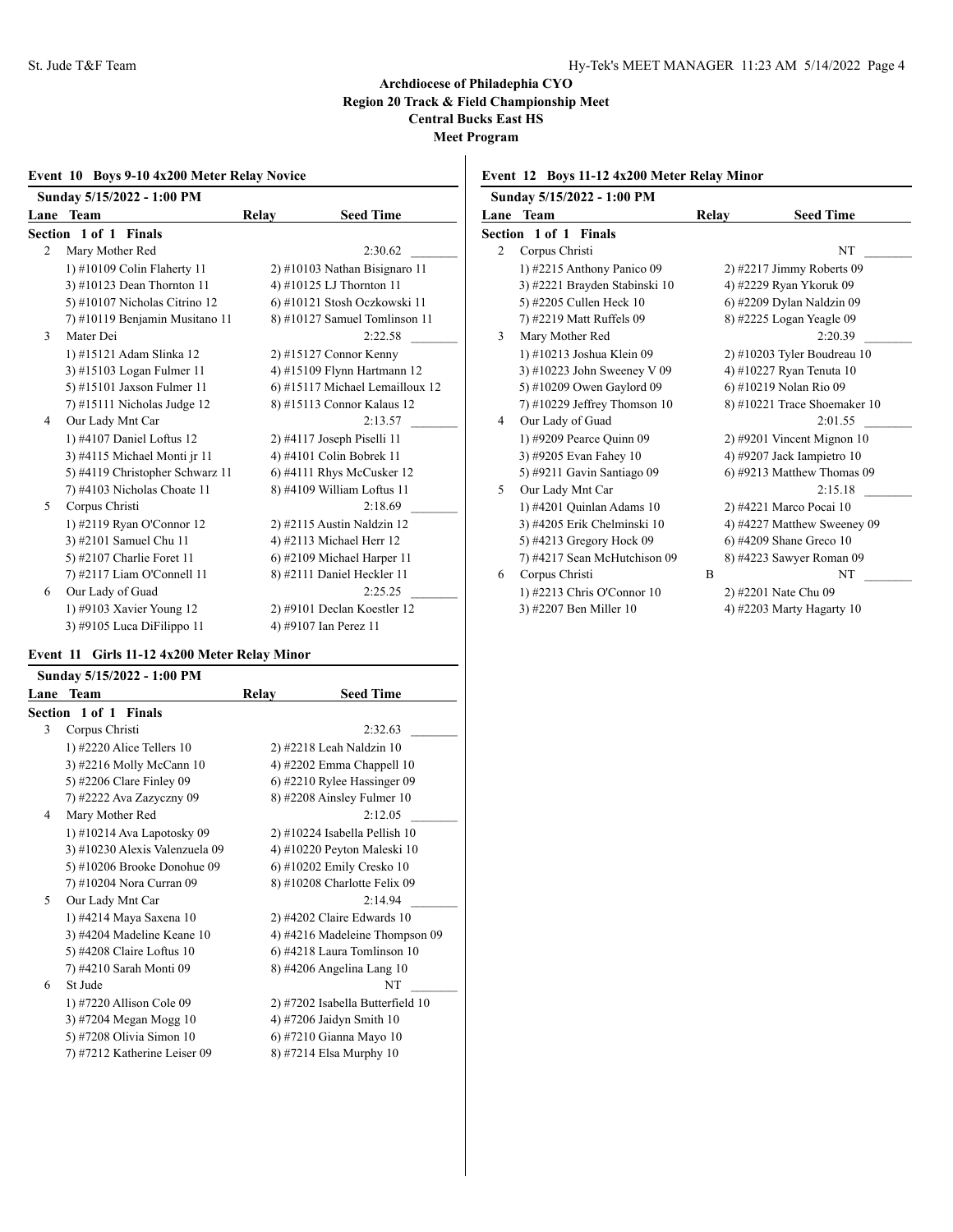|                | Sunday 5/15/2022 - 1:00 PM     |       |                                  |  |  |  |  |
|----------------|--------------------------------|-------|----------------------------------|--|--|--|--|
| Lane           | <b>Team</b>                    | Relay | <b>Seed Time</b>                 |  |  |  |  |
|                | Section 1 of 1 Finals          |       |                                  |  |  |  |  |
| $\overline{c}$ | St Jude                        |       | 2:16.46                          |  |  |  |  |
|                | 1) #7308 Katherine Sullivan 08 |       | 2) #7302 Abigail Kolp 08         |  |  |  |  |
|                | 3) #7304 Katie Goettner 08     |       | 4) #7306 Anabella Ferreira 08    |  |  |  |  |
|                | 5) #7310 Daphne Rauchut 07     |       | 6) #7312 Hailey Rauchut 07       |  |  |  |  |
|                | 7) #7314 Molly Norbury 08      |       | 8) #7318 Natalie Oliveri 08      |  |  |  |  |
| 3              | Mary Mother Red                |       | 2:07.46                          |  |  |  |  |
|                | 1) #10304 Katherine Caspar 08  |       | 2) #10312 Elyse McGlynn 08       |  |  |  |  |
|                | 3) #10314 Jianna Mott 07       |       | 4) #10318 Erin Roberts 08        |  |  |  |  |
|                | 5) #10316 Molly O'Neill 08     |       |                                  |  |  |  |  |
| 4              | Our Lady of Guad               |       | 2:03.00                          |  |  |  |  |
|                | 1) #9300 Ava Mignon 08         |       | 2) #9304 Brynne Vonder Schmalz 0 |  |  |  |  |
|                | 3) #9306 Ava Canlas 08         |       | 4) #9308 Lizzie Steitz 07        |  |  |  |  |
|                | 5) #9302 Sophie Ross 08        |       |                                  |  |  |  |  |
| 5              | Corpus Christi                 |       | 2:04.82                          |  |  |  |  |
|                | 1) #2302 Kate Donathan 08      |       | 2) #2316 Natalie Panico 07       |  |  |  |  |
|                | $3)$ #2310 Madeline Lewis 08   |       | 4) #2318 Grace Zajick $08$       |  |  |  |  |
|                | 5) #2304 Julie Dziemitko 08    |       | 6) #2308 Addison Herr 08         |  |  |  |  |
|                | 7) #2312 Gianna Martino 08     |       | 8) #2306 Dani Foret 08           |  |  |  |  |
| 6              | Our Lady Mnt Car               |       | 2:07.97                          |  |  |  |  |
|                | 1) #4306 Mariana Mangual 08    |       | 2) #4316 Lucie Van Hoof 08       |  |  |  |  |
|                | 3) #4304 Emma Lahr 08          |       | 4) #4312 Sofia Pocai 08          |  |  |  |  |
|                | 5) #4302 Sarah Hock 08         |       | 6) #4308 Olivia Nibot 07         |  |  |  |  |
|                | 7) #4310 Isabella Parvin 08    |       | 8) #4314 Nicole Spizzirri 08     |  |  |  |  |

#### **Event 13 Girls 13-15 4x200 Meter Relay Cadet**

# **Event 14 Boys 13-15 4x200 Meter Relay Cadet**

|      | Sunday 5/15/2022 - 1:00 PM       |       |                               |
|------|----------------------------------|-------|-------------------------------|
| Lane | Team                             | Relay | <b>Seed Time</b>              |
|      | <b>Section 1 of 1 Finals</b>     |       |                               |
| 3    | Mater Dei                        |       | 2:06.04                       |
|      | 1) $\#15305$ Thomas Mattingly 08 |       | 2) #15307 Holden Sesso 08     |
|      | 3) #15301 Sam Bridwell 07        |       | 4) #15303 Jay Friend 08       |
| 4    | Mary Mother Red                  |       | 1:54.82                       |
|      | 1) #10305 Patrick Flaherty 08    |       | $2)$ #10301 Andrew Bott 08    |
|      | 3) #10309 Thomas Lemasters $07$  |       | 4) #10313 Xander Morsby 08    |
|      | 5) #10307 Aiden Fleming 08       |       | 6) #10315 Jarrett Mott 07     |
|      | 7) #10303 Robert Boudreau 07     |       | 8) #10317 Matthew Musitano 07 |
| 5.   | Our Lady Mnt Car                 |       | 1:56.91                       |
|      | 1) #4321 Daniel Sweeney 07       |       | 2) #4305 Nicholas Caruso 08   |
|      | 3) #4311 Luke Perrotta 08        |       | 4) #4315 Gavin Reichner 07    |
|      | 5) #4309 Jack Druger 08          |       | 6) #4319 Enzo Solana 08       |
|      | 7) #4325 Ryan Zadroga 08         |       | 8) #4303 Hunter Bobrek 08     |
| 6    | Corpus Christi                   |       | NT                            |
|      | 1) #2315 Michael Zima 08         |       | 2) #2313 Ryan Stabinski 08    |
|      | 3) #2311 Noah Makarichev 08      |       | 4) #2301 Spencer Doern $08$   |
|      | 5) #2303 Carson Fulmer 08        |       | 6) #2305 Christopher Green 08 |
|      | 7) #2307 Stephen Heckler 07      |       | 8) #2309 Cooper Helm 08       |
|      |                                  |       |                               |

# **Event 15 Girls 9-10 1600 Meter Run Novice**

|    | Sunday 5/15/2022 - 1:00 PM |    |                     |                  |
|----|----------------------------|----|---------------------|------------------|
|    | <b>Lane Name</b>           |    | Yr Team             | <b>Seed Time</b> |
|    | Section 1 of 1 Finals      |    |                     |                  |
| 1  | 10108 Emma Hoback          | 11 | Mary Mother Red     | 6:31.22          |
| 2  | 10118 Sophie Maher         |    | 12 Mary Mother Red  | 6:38.14          |
| 3  | 10122 Aria Morsby          |    | 11 Mary Mother Red  | 6:44.78          |
| 4  | 4146 Grace Van Hoof        |    | 11 Our Lady Mnt Car | 6:59.39          |
| 5  | 15110 Ouinn Ozeni          | 11 | Mater Dei           | 7:00.31          |
| 6  | 2102 Amelia Evarts         |    | 11 Corpus Christi   | 7:05.32          |
| 7  | 4112 Olivia Greeley        | 11 | Our Lady Mnt Car    | 7:11.59          |
| 8  | 4102 Adealide Adams        |    | 11 Our Lady Mnt Car | 7:21.45          |
| 9  | 7120 Maura Hallman         |    | 12 St Jude          | 7:23.17          |
| 10 | 11104 Isabella Cosel       | 12 | St Isidore          | 7:27.75          |
| 11 | 15106 Emi Ozeni            |    | 12 Mater Dei        | 7:28.97          |
|    |                            |    |                     |                  |

#### **Event 16 Boys 9-10 1600 Meter Run Novice**

# **Sunday 5/15/2022 - 1:00 PM**

|               | <b>Lane Name</b>       |    | Yr Team             | <b>Seed Time</b> |
|---------------|------------------------|----|---------------------|------------------|
|               | Section 1 of 1 Finals  |    |                     |                  |
|               | 2117 Liam O'Connell    |    | 11 Corpus Christi   | 6:27.26          |
| $\mathcal{D}$ | 7109 Roman Drabouski   |    | 11 St Jude          | 6:33.48          |
| 3             | 10113 Samuel Klein     |    | 12 Mary Mother Red  | 6:41.61          |
| 4             | 15113 Connor Kalaus    |    | 12. Mater Dei       | 6:44.73          |
| 5             | 10121 Stosh Oczkowski  |    | 11 Mary Mother Red  | 6:59.55          |
| 6             | 4113 Rory McCusker     |    | 12 Our Lady Mnt Car | 7:02.46          |
| 7             | 10107 Nicholas Citrino |    | 12 Mary Mother Red  | 7:05.55          |
| 8             | 4105 Matthew DeAngelis |    | 11 Our Lady Mnt Car | 7:10.80          |
| 9             | 4123 William Thompson  |    | 11 Our Lady Mnt Car | 7:14.22          |
| 10            | 4125 Nicholas Tosti    | 11 | Our Lady Mnt Car    | <b>XNT</b>       |
|               |                        |    |                     |                  |

### **Event 17 Girls 11-12 1600 Meter Run Minor**

| Sunday 5/15/2022 - 1:00 PM |                       |    |                    |                  |  |
|----------------------------|-----------------------|----|--------------------|------------------|--|
|                            | Lane Name             |    | Yr Team            | <b>Seed Time</b> |  |
|                            | Section 1 of 1 Finals |    |                    |                  |  |
|                            | 7220 Allison Cole     | 09 | St Jude            | 5:58.23          |  |
| 2                          | 10212 Mia Gamza       |    | 09 Mary Mother Red | 6:13.43          |  |
| 3                          | 7206 Jaidyn Smith     | 10 | - St Jude          | 6:20.05          |  |
| 4                          | 2206 Clare Finley     | 09 | Corpus Christi     | 6:31.73          |  |
| 5                          | 10204 Nora Curran     | 09 | Mary Mother Red    | 6:40.11          |  |
| 6                          | 10202 Emily Cresko    |    | 10 Mary Mother Red | 6:44.96          |  |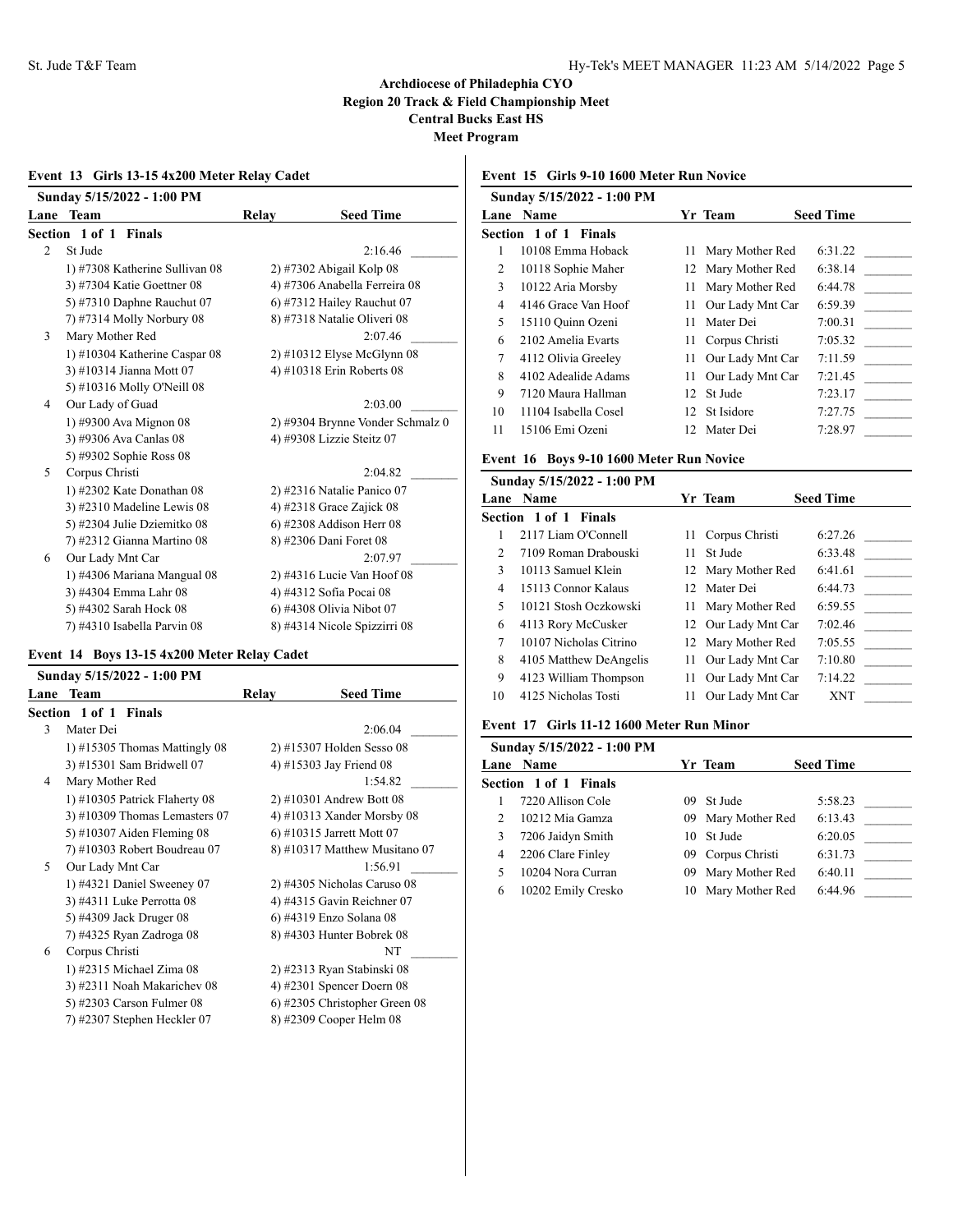| Event 18 Boys 11-12 1600 Meter Run Minor |                            |    |                  |                  |  |  |  |
|------------------------------------------|----------------------------|----|------------------|------------------|--|--|--|
|                                          | Sunday 5/15/2022 - 1:00 PM |    |                  |                  |  |  |  |
| Lane                                     | <b>Name</b>                |    | Yr Team          | <b>Seed Time</b> |  |  |  |
|                                          | Section 1 of 1 Finals      |    |                  |                  |  |  |  |
|                                          | 10225 Matthew Tate         | 09 | Mary Mother Red  | 5:39.65          |  |  |  |
| 2                                        | 4221 Marco Pocai           | 10 | Our Lady Mnt Car | 5:40.80          |  |  |  |
| 3                                        | 4213 Gregory Hock          | 09 | Our Lady Mnt Car | 5:42.20          |  |  |  |
| 4                                        | 10215 Alex Lupinacci       | 09 | Mary Mother Red  | 5:43.60          |  |  |  |
| 5                                        | 11207 Gavin Mahon          | 09 | St Isidore       | 5:55.15          |  |  |  |
| 6                                        | 10205 Max Casadei          | 09 | Mary Mother Red  | 5:58.22          |  |  |  |
| 7                                        | 4233 Bobby Wright          | 10 | Our Lady Mnt Car | 6:06.24          |  |  |  |
| 8                                        | 7201 Tommy Goettner        | 10 | St Jude          | 6:12.05          |  |  |  |
| 9                                        | 7207 Declan Zakarewicz     | 09 | St Jude          | 6:17.94          |  |  |  |
| 10                                       | 2213 Chris O'Connor        | 10 | Corpus Christi   | 6:18.07          |  |  |  |
| 11                                       | 9205 Evan Fahey            | 10 | Our Lady of Guad | 6:28.88          |  |  |  |
| 12                                       | 4215 Joshua Kehoe          | 10 | Our Lady Mnt Car | <b>XNT</b>       |  |  |  |

#### **Event 19 Girls 13-15 1600 Meter Run Cadet**

|   | Sunday 5/15/2022 - 1:00 PM |     |                     |                  |  |  |
|---|----------------------------|-----|---------------------|------------------|--|--|
|   | Lane Name                  |     | Yr Team             | <b>Seed Time</b> |  |  |
|   | Section 1 of 1 Finals      |     |                     |                  |  |  |
|   | 4312 Sofia Pocai           | 08. | Our Lady Mnt Car    | 6:04.44          |  |  |
| 2 | 10316 Molly O'Neill        |     | 08 Mary Mother Red  | 6:07.99          |  |  |
| 3 | 4302 Sarah Hock            |     | 08 Our Lady Mnt Car | 6:19.07          |  |  |
| 4 | 11304 Brynn Gillin         |     | 08 St Isidore       | 6:20.59          |  |  |
| 5 | 10304 Katherine Caspar     |     | 08 Mary Mother Red  | 6:38.86          |  |  |
| 6 | 4308 Olivia Nibot          | 07  | Our Lady Mnt Car    | 6:42.19          |  |  |
| 7 | 11312 Annie Malack         | 07  | St Isidore          | 7:10.02          |  |  |
| 8 | 15300 Caitlin Fry          | 08  | Mater Dei           | 7:30.59          |  |  |

#### **Event 20 Boys 13-15 1600 Meter Run Cadet**

|   | Sunday 5/15/2022 - 1:00 PM      |    |                     |                  |
|---|---------------------------------|----|---------------------|------------------|
|   | <b>Lane Name</b>                |    | Yr Team             | <b>Seed Time</b> |
|   | Section 1 of 1<br><b>Finals</b> |    |                     |                  |
|   | 2307 Stephen Heckler            | 07 | Corpus Christi      | 5:03.30          |
| 2 | 15309 Bryce Engel               | 08 | Mater Dei           | 5:19.60          |
| 3 | 10311 John-Ryan Maher           | 08 | Mary Mother Red     | 5:27.94          |
| 4 | 7303 Jake Mogg                  | 08 | St Jude             | 5:42.19          |
| 5 | 10317 Matthew Musitano          |    | 07 Mary Mother Red  | 5:53.61          |
| 6 | 4323 Andrew Thompson            |    | 08 Our Lady Mnt Car | 6:36.19          |
|   | 4307 George Dinka               |    | 08 Our Lady Mnt Car | 6:37.29          |
| 8 | 10313 Xander Morsby             | 08 | Mary Mother Red     | 7:03.33          |
| 9 | 2301 Spencer Doern              | 08 | Corpus Christi      | 7:14.01          |

#### **Event 21 Girls 9-10 400 Meter Dash Novice**

|   | Sunday 5/15/2022 - 1:00 PM |    |                  |                  |  |  |  |
|---|----------------------------|----|------------------|------------------|--|--|--|
|   | Lane Name                  |    | Yr Team          | <b>Seed Time</b> |  |  |  |
|   | Section 1 of 3 Finals      |    |                  |                  |  |  |  |
|   | 7108 Briella Paravisini    |    | 12 St Jude       | <b>XNT</b>       |  |  |  |
|   | 15104 Emery Farren         |    | 12 Mater Dei     | 1:33.69          |  |  |  |
|   | 11114 Nela Mordzinski      | 11 | St Isidore       | NT               |  |  |  |
| 6 | 4108 Andrea Chelminski     | П  | Our Lady Mnt Car | <b>XNT</b>       |  |  |  |

# **Section 2 of 3 Finals**

| 1 | 7110 Erin Goettner           |     | 12 St Jude          | 1:29.96 |  |
|---|------------------------------|-----|---------------------|---------|--|
| 2 | 2106 Ella Hassinger          | 12  | Corpus Christi      | 1:29.05 |  |
| 3 | 15108 Izumi Ozeni            | 11  | Mater Dei           | 1:25.66 |  |
| 4 | 2108 Layla Hassinger         | 11  | Corpus Christi      | 1:24.51 |  |
| 5 | 10102 Brynn Boniewicz        | 11  | Mary Mother Red     | 1:25.62 |  |
| 6 | 11104 Isabella Cosel         |     | 12 St Isidore       | 1:27.62 |  |
| 7 | 9100 Kate Kiernan            |     | 12 Our Lady of Guad | 1:29.95 |  |
| 8 | 10128 Kate Shoemaker         |     | 12 Mary Mother Red  | 1:30.67 |  |
|   | <b>Section 3 of 3 Finals</b> |     |                     |         |  |
| 1 | 10122 Aria Morsby            | 11- | Mary Mother Red     | 1:21.38 |  |
| 2 | 2102 Amelia Evarts           | 11  | Corpus Christi      | 1:20.07 |  |
| 3 | 7102 Reagan Bonar            | 11  | St Jude             | 75.23   |  |
| 4 | 4142 Tessa Taggart           |     | 12 Our Lady Mnt Car | 69.89   |  |
| 5 | 7106 McKenna Friel           | 11  | St Jude             | 73.56   |  |
| 6 | 15102 Lucia Cugini           | 11  | Mater Dei           | 76.53   |  |
| 7 | 4130 Julia Perry             |     | 11 Our Lady Mnt Car | 1:20.93 |  |
| 8 | 4102 Adealide Adams          | 11  | Our Lady Mnt Car    | 1:22.65 |  |
|   |                              |     |                     |         |  |

# **Event 22 Boys 9-10 400 Meter Dash Novice**

#### **Sunday 5/15/2022 - 1:00 PM**

|   | Lane Name                    |     | Yr Team             | <b>Seed Time</b> |
|---|------------------------------|-----|---------------------|------------------|
|   | <b>Section 1 of 2 Finals</b> |     |                     |                  |
| 3 | 7101 Mario Ferreira          |     | 11 St Jude          | 1:38.92          |
| 4 | 10107 Nicholas Citrino       |     | 12 Mary Mother Red  | 1:30.79          |
| 5 | 10127 Samuel Tomlinson       |     | 11 Mary Mother Red  | 1:33.72          |
| 6 | 15115 Conor Landman          |     | 12 Mater Dei        | 1:42.47          |
|   | <b>Section 2 of 2 Finals</b> |     |                     |                  |
| 1 | 4111 Rhys McCusker           |     | 12 Our Lady Mnt Car | 1:25.48          |
| 2 | 4101 Colin Bobrek            |     | 11 Our Lady Mnt Car | 79.74            |
| 3 | 4119 Christopher Schwarz     |     | 11 Our Lady Mnt Car | 76.55            |
| 4 | 2107 Charlie Foret           |     | 11 Corpus Christi   | 70.80            |
| 5 | 15101 Jaxson Fulmer          | 11. | Mater Dei           | 72.13            |
| 6 | 15121 Adam Slinka            |     | 12 Mater Dei        | 78.60            |
| 7 | 11107 Landon Flynn           |     | 11 St Isidore       | 1:20.97          |
| 8 | 10105 Ethan Booth            | 11  | Mary Mother Red     | 1:27.96          |
|   |                              |     |                     |                  |

#### **Event 23 Girls 11-12 400 Meter Dash Minor**

|                | Sunday 5/15/2022 - 1:00 PM |     |                     |                  |
|----------------|----------------------------|-----|---------------------|------------------|
|                | Lane Name                  |     | Yr Team             | <b>Seed Time</b> |
|                | Section 1 of 2 Finals      |     |                     |                  |
| 3              | 7202 Isabella Butterfield  | 10  | St Jude             | 1:33.30          |
| 4              | 10222 Maria Musitano       | 09. | Mary Mother Red     | 1:24.88          |
| 5.             | 10218 Katie Maleski        |     | 10 Mary Mother Red  | 1:29.90          |
|                | Section 2 of 2 Finals      |     |                     |                  |
| $\mathfrak{D}$ | 7208 Olivia Simon          | 10  | St Jude             | 1:20.03          |
| 3              | 4206 Angelina Lang         |     | 10 Our Lady Mnt Car | 73.69            |
| 4              | 10206 Brooke Donohue       | 09. | Marv Mother Red     | 71.33            |
| 5              | 4210 Sarah Monti           | 09. | Our Lady Mnt Car    | 73.17            |
| 6              | 7204 Megan Mogg            | 10  | St Jude             | 75.47            |
|                | 4202 Claire Edwards        | 10  | Our Lady Mnt Car    | 1:21.80          |
|                |                            |     |                     |                  |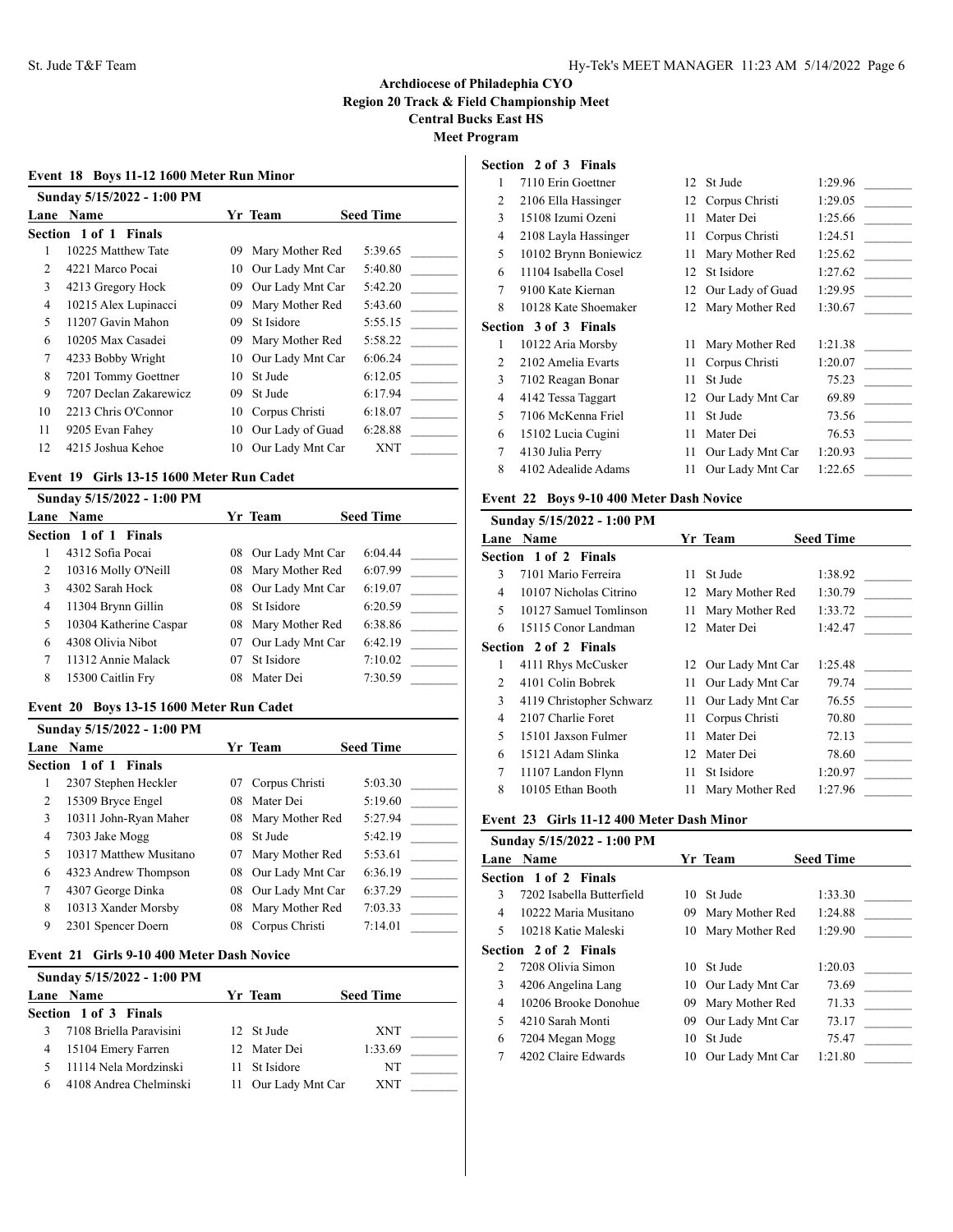| Event 24 Boys 11-12 400 Meter Dash Minor |                        |    |                  |                  |  |  |  |
|------------------------------------------|------------------------|----|------------------|------------------|--|--|--|
| Sunday 5/15/2022 - 1:00 PM               |                        |    |                  |                  |  |  |  |
| Lane                                     | Name                   |    | Yr Team          | <b>Seed Time</b> |  |  |  |
|                                          | Section 1 of 3 Finals  |    |                  |                  |  |  |  |
| $\mathcal{L}$                            | 2227 Jack Ykoruk       | 09 | Corpus Christi   | <b>XNT</b>       |  |  |  |
| 4                                        | 2203 Marty Hagarty     | 10 | Corpus Christi   | <b>XNT</b>       |  |  |  |
| 5                                        | 15201 Ethan Birnbrauer | 09 | Mater Dei        | NT               |  |  |  |
|                                          | Section 2 of 3 Finals  |    |                  |                  |  |  |  |
| 2                                        | 4217 Sean McHutchison  | 09 | Our Lady Mnt Car | 1:26.53          |  |  |  |
| 3                                        | 4209 Shane Greco       | 10 | Our Lady Mnt Car | 1:22.72          |  |  |  |
| 4                                        | 9207 Jack Iampietro    | 10 | Our Lady of Guad | 75.69            |  |  |  |
| 5                                        | 10213 Joshua Klein     | 09 | Mary Mother Red  | 1:20.26          |  |  |  |
| 6                                        | 10229 Jeffrey Thomson  | 10 | Mary Mother Red  | 1:25.57          |  |  |  |
| 7                                        | 15207 Hayden Jackson   | 10 | Mater Dei        | 1:28.61          |  |  |  |
|                                          | Section 3 of 3 Finals  |    |                  |                  |  |  |  |
| 1                                        | 4201 Quinlan Adams     | 10 | Our Lady Mnt Car | 73.08            |  |  |  |
| $\mathfrak{D}$                           | 2205 Cullen Heck       | 10 | Corpus Christi   | 70.20            |  |  |  |
| 3                                        | 9213 Matthew Thomas    | 09 | Our Lady of Guad | 68.93            |  |  |  |
| 4                                        | 2219 Matt Ruffels      | 09 | Corpus Christi   | 64.79            |  |  |  |
| 5                                        | 10209 Owen Gaylord     | 09 | Mary Mother Red  | 65.54            |  |  |  |
| 6                                        | 2217 Jimmy Roberts     | 09 | Corpus Christi   | 69.15            |  |  |  |
| 7                                        | 7205 Eddie Soteros     | 09 | St Jude          | 71.85            |  |  |  |
| 8                                        | 11205 Benjamin Maugle  | 09 | St Isidore       | 73.86            |  |  |  |

#### **Event 25 Girls 13-15 400 Meter Dash Cadet**

|                | Sunday 5/15/2022 - 1:00 PM |     |                     |                  |  |
|----------------|----------------------------|-----|---------------------|------------------|--|
|                | Lane Name                  |     | Yr Team             | <b>Seed Time</b> |  |
|                | Section 1 of 1 Finals      |     |                     |                  |  |
|                | 7306 Anabella Ferreira     | 08. | -St Jude            | 1:25.47          |  |
| $\mathfrak{D}$ | 7304 Katie Goettner        | 08. | St Jude             | 77.53            |  |
| 3              | 2310 Madeline Lewis        |     | 08 Corpus Christi   | 72.49            |  |
| 4              | 9300 Ava Mignon            |     | 08 Our Lady of Guad | 67.13            |  |
| 5              | 4316 Lucie Van Hoof        |     | 08 Our Lady Mnt Car | 67.58            |  |
| 6              | 10312 Elyse McGlynn        |     | 08 Mary Mother Red  | 72.77            |  |
|                | 10314 Jianna Mott          | 07  | Mary Mother Red     | 1:21.04          |  |

#### **Event 26 Boys 13-15 400 Meter Dash Cadet**

|      | Sunday 5/15/2022 - 1:00 PM |    |                  |                  |
|------|----------------------------|----|------------------|------------------|
| Lane | <b>Name</b>                |    | Yr Team          | <b>Seed Time</b> |
|      | Section 1 of 2 Finals      |    |                  |                  |
| 3    | 4313 Kevin Perry           | 08 | Our Lady Mnt Car | 1:23.05          |
| 4    | 7305 Stone Stefan          | 08 | St Jude          | 74.24            |
| 5    | 15303 Jay Friend           | 08 | Mater Dei        | 78.71            |
|      | Section 2 of 2 Finals      |    |                  |                  |
| 1    | 10313 Xander Morsby        | 08 | Mary Mother Red  | 68.18            |
| 2    | 2303 Carson Fulmer         | 08 | Corpus Christi   | 66.37            |
| 3    | 10307 Aiden Fleming        | 08 | Mary Mother Red  | 64.35            |
| 4    | 2307 Stephen Heckler       | 07 | Corpus Christi   | 60.11            |
| 5    | 2309 Cooper Helm           | 08 | Corpus Christi   | 61.97            |
| 6    | 10315 Jarrett Mott         | 07 | Mary Mother Red  | 64.94            |
| 7    | 4319 Enzo Solana           | 08 | Our Lady Mnt Car | 66.87            |
| 8    | 6303 Joshua Scherer        | 08 | St. John Baptist | 73.08            |
|      |                            |    |                  |                  |

# **Event 27 Girls 9-10 4x100 Meter Relay Novice**

| Sunday 5/15/2022 - 1:00 PM |                                |       |                                     |  |  |
|----------------------------|--------------------------------|-------|-------------------------------------|--|--|
| Lane                       | <b>Team</b>                    | Relay | <b>Seed Time</b>                    |  |  |
|                            | <b>Section 1 of 1 Finals</b>   |       |                                     |  |  |
| $\overline{2}$             | St Isidore                     |       | 65.51                               |  |  |
|                            | 1) #11116 Tavia Magalengo 11   |       | 2) #11106 Elizabeth (Ellie) Geib 11 |  |  |
|                            | 3) #11112 Mary Garlick 11      |       | 4) #11120 Fiona Kelly 11            |  |  |
| 3                          | Our Lady Mnt Car               |       | 62.19                               |  |  |
|                            | 1) #4104 Anabella Carchedi 11  |       | 2) #4144 Aubrey Trymbiski 11        |  |  |
|                            | 3) #4138 Julia Senior 11       |       | 4) #4130 Julia Perry 11             |  |  |
|                            | 5) #4126 Lauren McHutchison 11 |       | $6)$ #4120 Neva Johnson 11          |  |  |
|                            | 7) #4146 Grace Van Hoof 11     |       | 8) #4142 Tessa Taggart 12           |  |  |
| 4                          | St Jude                        |       | 59.26                               |  |  |
|                            | 1) #7102 Reagan Bonar 11       |       | 2) #7106 McKenna Friel 11           |  |  |
|                            | 3) #7122 Aurora Tierney 11     |       | 4) #7116 Shelby Stefan 11           |  |  |
|                            | 5) #7118 Alexis Mersky 11      |       | 6) #7112 Audrey Cullen 11           |  |  |
|                            | 7) #7108 Briella Paravisini 12 |       | 8) #7120 Maura Hallman 12           |  |  |
| 5                          | Corpus Christi                 |       | 60.72                               |  |  |
|                            | 1) #2102 Amelia Evarts 11      |       | 2) #2116 Nicki Settefrati 11        |  |  |
|                            | 3) $\#2108$ Layla Hassinger 11 |       | 4) #2110 Ellie Kostyak 11           |  |  |
|                            | 5) #2114 Carolyn Ruffels 12    |       | $(6)$ #2104 Nora Hagarty 12         |  |  |
|                            | $(7)$ #2106 Ella Hassinger 12  |       | 8) #2112 Bella Makarichev 11        |  |  |
| 6                          | Mary Mother Red                |       | 62.73                               |  |  |
|                            | 1) #10102 Brynn Boniewicz 11   |       | 2) #10132 Grace Tenuta 12           |  |  |
|                            | 3) #10104 Kate Donohue 12      |       | 4) #10126 Megan Shea 12             |  |  |
|                            | 5) #10114 Audrey Lucas 11      |       | 6) #10120 Reagan Maleski 12         |  |  |
|                            | 7) #10128 Kate Shoemaker 12    |       |                                     |  |  |
| 7                          | Our Lady Mnt Car               | B     | NT                                  |  |  |
|                            | 1) #4124 Emilia Manley 12      |       | 2) #4132 Breanne Reichner 11        |  |  |
|                            |                                |       |                                     |  |  |

5) #4134 Annabella Riehle 12

4) #4112 Olivia Greeley 11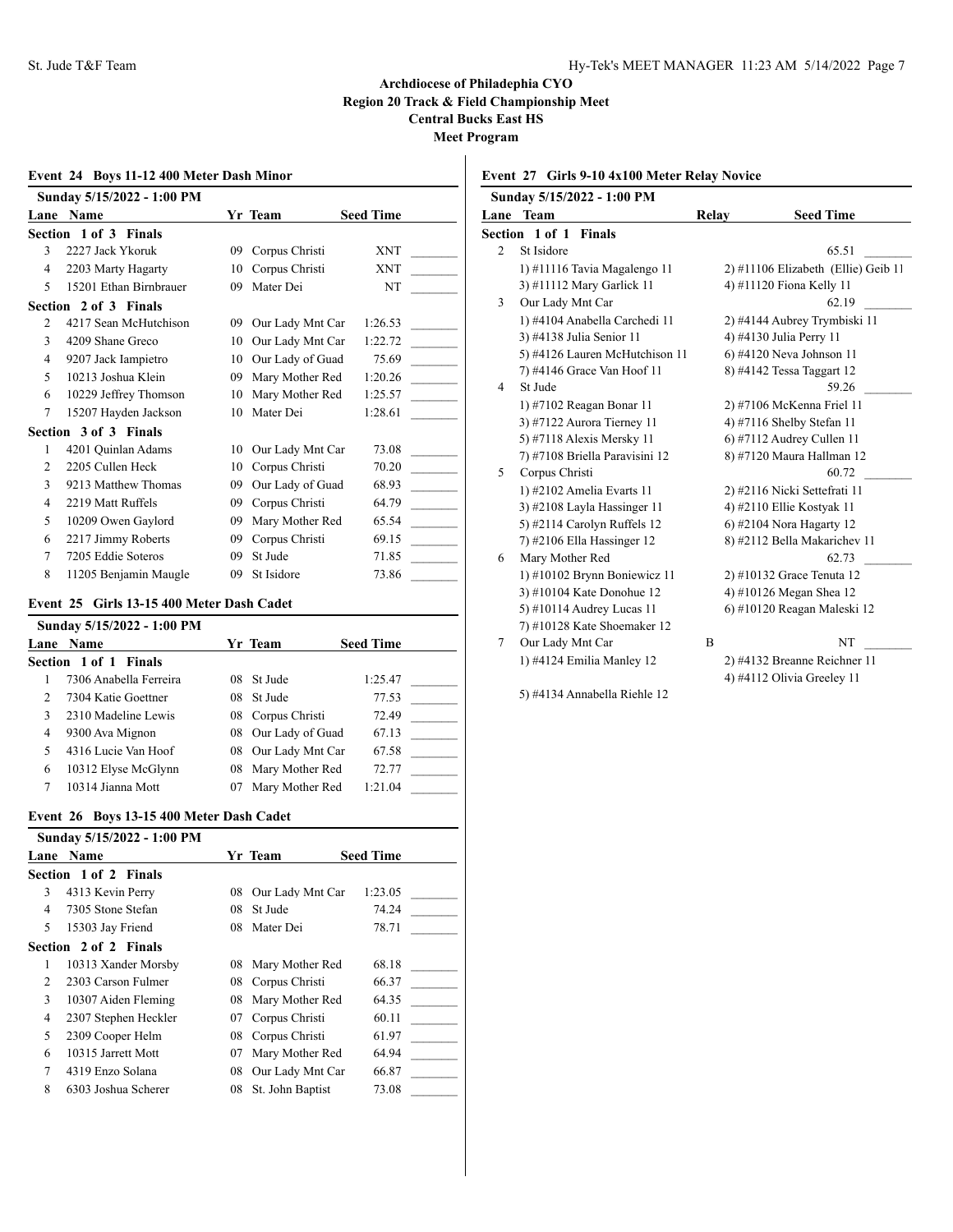# **Event 28 Boys 9-10 4x100 Meter Relay Novice**

| Sunday 5/15/2022 - 1:00 PM |                                 |       |                                 |  |  |
|----------------------------|---------------------------------|-------|---------------------------------|--|--|
| Lane                       | <b>Team</b>                     | Relay | <b>Seed Time</b>                |  |  |
|                            | Section 1 of 1 Finals           |       |                                 |  |  |
| $\mathfrak{D}$             | Mater Dei                       |       | 67.62                           |  |  |
|                            | 1) #15127 Connor Kenny          |       | 2) #15103 Logan Fulmer 11       |  |  |
|                            | 3) #15113 Connor Kalaus 12      |       | 4) #15109 Flynn Hartmann 12     |  |  |
|                            | 5) #15121 Adam Slinka 12        |       | 6) #15117 Michael Lemailloux 12 |  |  |
|                            | 7) #15101 Jaxson Fulmer 11      |       | $8)$ #15111 Nicholas Judge 12   |  |  |
| 3                          | Mary Mother Red                 |       | 62.10                           |  |  |
|                            | 1) #10101 Andrew Bae 11         |       | $2)$ #10103 Nathan Bisignaro 11 |  |  |
|                            | 3) #10123 Dean Thornton 11      |       | 4) #10125 LJ Thornton 11        |  |  |
|                            | 5) #10109 Colin Flaherty 11     |       | 6) #10105 Ethan Booth 11        |  |  |
|                            | 7) #10121 Stosh Oczkowski 11    |       | 8) #10107 Nicholas Citrino 12   |  |  |
| 4                          | Corpus Christi                  |       | 59.39                           |  |  |
|                            | 1) #2109 Michael Harper 11      |       | 2) #2119 Ryan O'Connor 12       |  |  |
|                            | 3) #2115 Austin Naldzin 12      |       | 4) #2113 Michael Herr 12        |  |  |
|                            | 5) #2101 Samuel Chu 11          |       | $6$ ) #2107 Charlie Foret 11    |  |  |
|                            | 7) #2117 Liam O'Connell 11      |       | 8) #2111 Daniel Heckler 11      |  |  |
| 5                          | Our Lady Mnt Car                |       | 60.41                           |  |  |
|                            | 1) #4107 Daniel Loftus 12       |       | 2) #4117 Joseph Piselli 11      |  |  |
|                            | 3) #4115 Michael Monti jr 11    |       | 4) #4103 Nicholas Choate 11     |  |  |
|                            | 5) #4119 Christopher Schwarz 11 |       | 6) #4101 Colin Bobrek 11        |  |  |
|                            | 7) #4111 Rhys McCusker 12       |       | 8) #4105 Matthew DeAngelis 11   |  |  |
| 6                          | Our Lady of Guad                |       | 65.27                           |  |  |
|                            | 1) #9105 Luca DiFilippo 11      |       | 2) #9103 Xavier Young 12        |  |  |
|                            | 3) #9101 Declan Koestler 12     |       | 4) #9107 Ian Perez 11           |  |  |

# **Event 29 Girls 11-12 4x100 Meter Relay Minor**

|    | Sunday 5/15/2022 - 1:00 PM   |       |                                 |
|----|------------------------------|-------|---------------------------------|
|    | Lane Team                    | Relay | <b>Seed Time</b>                |
|    | Section 1 of 1 Finals        |       |                                 |
| 3  | Our Lady Mnt Car             |       | 58.33                           |
|    | 1) #4214 Maya Saxena 10      |       | $2)$ #4204 Madeline Keane 10    |
|    | 3) #4208 Claire Loftus 10    |       | 4) #4216 Madeleine Thompson 09  |
|    | 5) #4202 Claire Edwards 10   |       | 6) #4210 Sarah Monti 09         |
|    | 7) #4206 Angelina Lang 10    |       | 8) #4218 Laura Tomlinson 10     |
| 4  | Corpus Christi               |       | 56.46                           |
|    | 1) $\#2202$ Emma Chappell 10 |       | 2) #2222 Ava Zazyczny 09        |
|    | 3) #2210 Rylee Hassinger 09  |       | 4) #2212 Victoria Loo 10        |
|    | 5) #2206 Clare Finley 09     |       | $(6)$ #2208 Ainsley Fulmer 10   |
|    | 7) #2218 Leah Naldzin 10     |       | $(8)$ #2220 Alice Tellers 10    |
| 5. | Mary Mother Red              |       | 58.26                           |
|    | 1) #10208 Charlotte Felix 09 |       | $2)$ #10224 Isabella Pellish 10 |
|    | 3) #10214 Ava Lapotosky 09   |       | 4) #10230 Alexis Valenzuela 09  |
|    | 5) #10220 Peyton Maleski 10  |       | 6) #10202 Emily Cresko 10       |
|    | 7) #10206 Brooke Donohue 09  |       | 8) #10204 Nora Curran 09        |
|    |                              |       |                                 |

# **Event 30 Boys 11-12 4x100 Meter Relay Minor**

|   | Sunday 5/15/2022 - 1:00 PM     |       |                                |
|---|--------------------------------|-------|--------------------------------|
|   | Lane Team                      | Relay | <b>Seed Time</b>               |
|   | Section 1 of 1 Finals          |       |                                |
| 3 | Our Lady Mnt Car               |       | 60.79                          |
|   | 1) #4201 Quinlan Adams 10      |       | 2) #4233 Bobby Wright 10       |
|   | 3) #4205 Erik Chelminski 10    |       | 4) #4227 Matthew Sweeney 09    |
|   | 5) #4213 Gregory Hock 09       |       | 6) #4221 Marco Pocai 10        |
|   | 7) #4223 Sawyer Roman 09       |       | 8) #4217 Sean McHutchison 09   |
| 4 | Corpus Christi                 |       | 50.38                          |
|   | 1) #2211 Matt O'Connell 09     |       | $2)$ #2217 Jimmy Roberts 09    |
|   | 3) #2205 Cullen Heck 10        |       | 4) #2209 Dylan Naldzin 09      |
|   | 5) #2215 Anthony Panico 09     |       | 6) #2219 Matt Ruffels 09       |
|   | 7) #2225 Logan Yeagle 09       |       | 8) #2229 Ryan Ykoruk 09        |
| 5 | Mary Mother Red                |       | 56.92                          |
|   | 1) #10201 Edward Booth 10      |       | $2)$ #10203 Tyler Boudreau 10  |
|   | 3) #10219 Nolan Rio 09         |       | 4) #10227 Ryan Tenuta 10       |
|   | 5) #10209 Owen Gaylord 09      |       | $6)$ #10223 John Sweeney V 09  |
|   | $7)$ #10229 Jeffrey Thomson 10 |       | $8)$ #10221 Trace Shoemaker 10 |
| 6 | Our Lady of Guad               |       | 66.91                          |
|   | 1) #9201 Vincent Mignon $10$   |       | 2) #9209 Pearce Quinn 09       |
|   | 3) #9205 Evan Fahey 10         |       | 4) #9211 Gavin Santiago 09     |
|   | 5) #9207 Jack Iampietro 10     |       | $(6)$ #9213 Matthew Thomas 09  |
|   |                                |       |                                |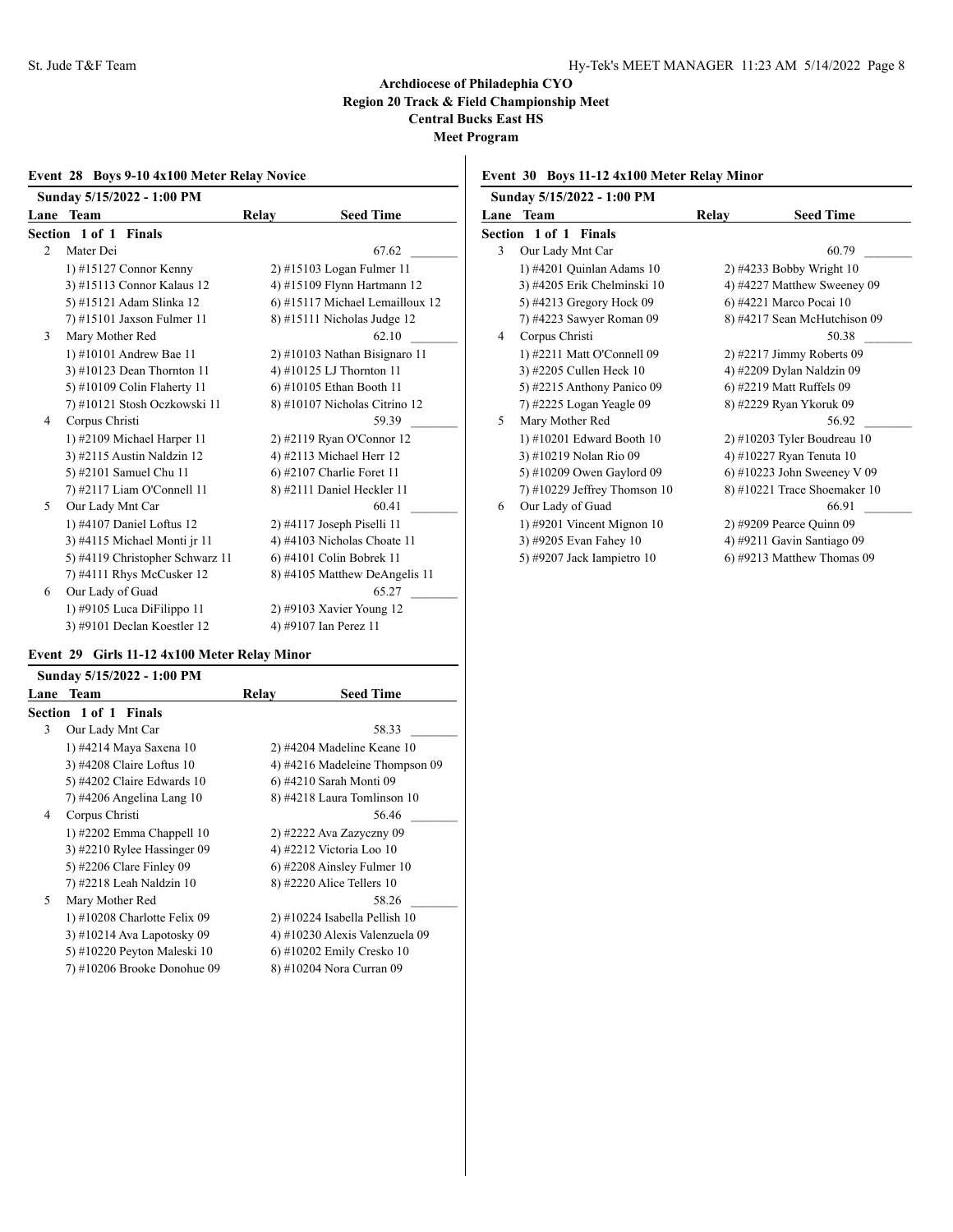# **Event 31 Girls 13-15 4x100 Meter Relay Cadet**

|                | Sunday 5/15/2022 - 1:00 PM       |       |                                |
|----------------|----------------------------------|-------|--------------------------------|
| Lane           | <b>Team</b>                      | Relay | <b>Seed Time</b>               |
|                | Section 1 of 1 Finals            |       |                                |
| $\overline{2}$ | Our Lady Mnt Car                 |       | 59.73                          |
|                | 1) #4306 Mariana Mangual 08      |       | 2) #4316 Lucie Van Hoof 08     |
|                | 3) #4302 Sarah Hock 08           |       | 4) #4312 Sofia Pocai 08        |
|                | 5) #4304 Emma Lahr 08            |       | 6) #4308 Olivia Nibot 07       |
|                | 7) #4310 Isabella Parvin 08      |       | 8) #4314 Nicole Spizzirri 08   |
| 3              | Mary Mother Red                  |       | 59.10                          |
|                | 1) #10316 Molly O'Neill 08       |       | $2)$ #10306 Gabrielle Clair 07 |
|                | 3) #10308 Addyson Fleming 08     |       | 4) #10312 Elyse McGlynn 08     |
|                | 5) #10304 Katherine Caspar 08    |       | 6) #10314 Jianna Mott 07       |
|                | 7) #10318 Erin Roberts 08        |       |                                |
| 4              | Corpus Christi                   |       | 57.11                          |
|                | 1) #2302 Kate Donathan 08        |       | $2)$ #2316 Natalie Panico 07   |
|                | $3)$ #2310 Madeline Lewis 08     |       | 4) #2318 Grace Zajick $08$     |
|                | 5) #2304 Julie Dziemitko 08      |       | 6) #2308 Addison Herr 08       |
|                | 7) #2312 Gianna Martino 08       |       | 8) #2306 Dani Foret 08         |
| 5              | St Jude                          |       | 58.70                          |
|                | 1) #7318 Natalie Oliveri 08      |       | 2) #7308 Katherine Sullivan 08 |
|                | 3) #7310 Daphne Rauchut 07       |       | 4) #7314 Molly Norbury 08      |
|                | 5) #7302 Abigail Kolp 08         |       | $(6)$ #7312 Hailey Rauchut 07  |
|                | 7) #7304 Katie Goettner 08       |       | 8) #7306 Anabella Ferreira 08  |
| 6              | Our Lady of Guad                 |       | 59.16                          |
|                | 1) #9300 Ava Mignon 08           |       | 2) #9302 Sophie Ross 08        |
|                | 3) #9304 Brynne Vonder Schmalz 0 |       | 4) #9306 Ava Canlas 08         |
|                | 5) #9308 Lizzie Steitz 07        |       |                                |
| 7              | St Isidore                       |       | 61.37                          |
|                | 1) #11308 Genevieve Clark 08     |       | 2) #11310 Riley Wetzel 07      |
|                | 3) #11312 Annie Malack 07        |       | 4) #11304 Brynn Gillin 08      |

# **Event 32 Boys 13-15 4x100 Meter Relay Cadet**

| <b>Seed Time</b><br>57.61<br>2) #2311 Noah Makarichev 08<br>4) #2303 Carson Fulmer 08 |
|---------------------------------------------------------------------------------------|
|                                                                                       |
|                                                                                       |
|                                                                                       |
|                                                                                       |
|                                                                                       |
| $(6)$ #2307 Stephen Heckler 07                                                        |
| 8) #2315 Michael Zima 08                                                              |
| 51.81                                                                                 |
| 2) #10315 Jarrett Mott 07                                                             |
| 4) #10303 Robert Boudreau 07                                                          |
| $6$ ) #10309 Thomas Lemasters 07                                                      |
| 8) #10317 Matthew Musitano 07                                                         |
| 51.83                                                                                 |
| 2) #4305 Nicholas Caruso 08                                                           |
| 4) #4309 Jack Druger 08                                                               |
| 6) #4325 Ryan Zadroga 08                                                              |
| 8) #4303 Hunter Bobrek 08                                                             |
| 59.04                                                                                 |
| 2) #15307 Holden Sesso 08                                                             |
| 4) #15303 Jay Friend 08                                                               |
|                                                                                       |

### **Event 33 Girls 9-10 800 Meter Run Novice**

|    | Sunday 5/15/2022 - 1:00 PM |    |                  |                  |
|----|----------------------------|----|------------------|------------------|
|    | <b>Lane Name</b>           |    | Yr Team          | <b>Seed Time</b> |
|    | Section 1 of 1 Finals      |    |                  |                  |
| 1  | 10108 Emma Hoback          | 11 | Mary Mother Red  | 2:53.68          |
| 2  | 7106 McKenna Friel         | 11 | St Jude          | 2:53.82          |
| 3  | 10116 Madeline Lucas       | 11 | Mary Mother Red  | 3:01.84          |
| 4  | 10118 Sophie Maher         | 12 | Mary Mother Red  | 3:02.91          |
| 5  | 4104 Anabella Carchedi     | 11 | Our Lady Mnt Car | 3:03.76          |
| 6  | 11108 Gabrielle Slabek     | 11 | St Isidore       | 3:05.23          |
| 7  | 2110 Ellie Kostyak         | 11 | Corpus Christi   | 3:09.10          |
| 8  | 15110 Ouinn Ozeni          | 11 | Mater Dei        | 3:11.85          |
| 9  | 4112 Olivia Greeley        | 11 | Our Lady Mnt Car | 3:13.02          |
| 10 | 4144 Aubrey Trymbiski      | 11 | Our Lady Mnt Car | 3:14.44          |
| 11 | 7112 Audrey Cullen         | 11 | St Jude          | 3:18.43          |
| 12 | 2112 Bella Makarichev      | 11 | Corpus Christi   | 3:18.87          |
| 13 | 15106 Emi Ozeni            | 12 | Mater Dei        | 3:22.51          |
| 14 | 2104 Nora Hagarty          | 12 | Corpus Christi   | 3:30.87          |
| 15 | 11114 Nela Mordzinski      | 11 | St Isidore       | 3:45.95          |
|    |                            |    |                  |                  |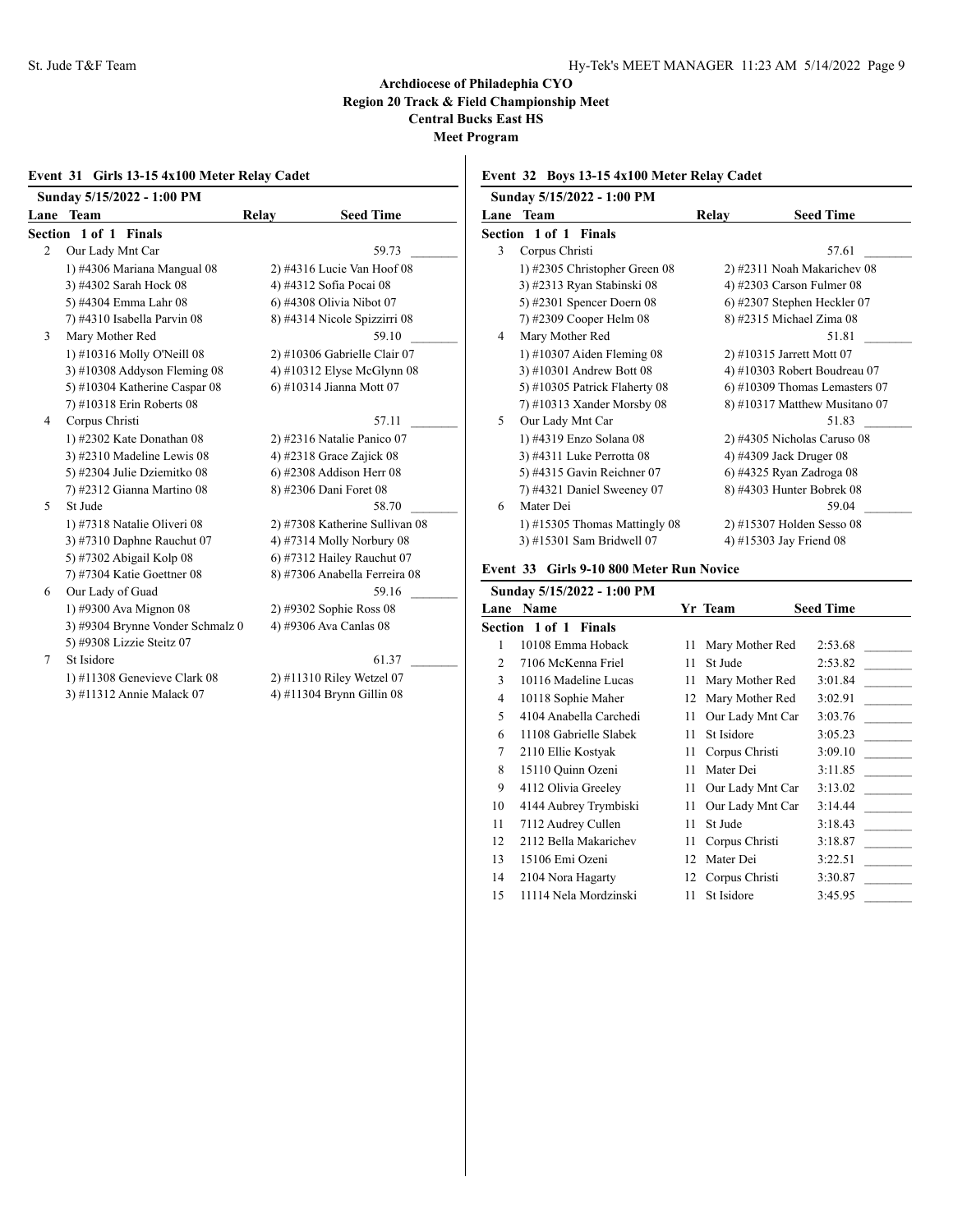| Event 34 Boys 9-10 800 Meter Run Novice |                        |    |                  |                  |  |  |  |
|-----------------------------------------|------------------------|----|------------------|------------------|--|--|--|
| Sunday 5/15/2022 - 1:00 PM              |                        |    |                  |                  |  |  |  |
| Lane                                    | <b>Name</b>            |    | Yr Team          | <b>Seed Time</b> |  |  |  |
|                                         | Section 1 of 1 Finals  |    |                  |                  |  |  |  |
| 1                                       | 2107 Charlie Foret     | 11 | Corpus Christi   | 2:40.22          |  |  |  |
| 2                                       | 7109 Roman Drabouski   | 11 | St Jude          | 2:49.23          |  |  |  |
| 3                                       | 4107 Daniel Loftus     | 12 | Our Lady Mnt Car | 2:51.91          |  |  |  |
| $\overline{4}$                          | 2101 Samuel Chu        | 11 | Corpus Christi   | 2:52.85          |  |  |  |
| 5                                       | 15121 Adam Slinka      | 12 | Mater Dei        | 3:06.37          |  |  |  |
| 6                                       | 15113 Connor Kalaus    | 12 | Mater Dei        | 3:08.18          |  |  |  |
| 7                                       | 11107 Landon Flynn     | 11 | St Isidore       | 3:10.57          |  |  |  |
| 8                                       | 10113 Samuel Klein     | 12 | Mary Mother Red  | 3:11.60          |  |  |  |
| 9                                       | 4113 Rory McCusker     | 12 | Our Lady Mnt Car | 3:15.02          |  |  |  |
| 10                                      | 4105 Matthew DeAngelis | 11 | Our Lady Mnt Car | 3:15.96          |  |  |  |
| 11                                      | 15103 Logan Fulmer     | 11 | Mater Dei        | 3:17.63          |  |  |  |
| 12                                      | 10121 Stosh Oczkowski  | 11 | Mary Mother Red  | 3:20.89          |  |  |  |
| 13                                      | 10127 Samuel Tomlinson | 11 | Mary Mother Red  | 3:37.76          |  |  |  |
| 14                                      | 4109 William Loftus    | 11 | Our Lady Mnt Car | <b>XNT</b>       |  |  |  |
| 15                                      | 4123 William Thompson  | 11 | Our Lady Mnt Car | <b>XNT</b>       |  |  |  |
| 16                                      | 15111 Nicholas Judge   | 12 | Mater Dei        | <b>XNT</b>       |  |  |  |
| 17                                      | 4125 Nicholas Tosti    | 11 | Our Lady Mnt Car | <b>XNT</b>       |  |  |  |

#### **Event 35 Girls 11-12 800 Meter Run Minor**

|   | Sunday 5/15/2022 - 1:00 PM |    |                    |                  |
|---|----------------------------|----|--------------------|------------------|
|   | Lane Name                  |    | Yr Team            | <b>Seed Time</b> |
|   | Section 1 of 1 Finals      |    |                    |                  |
|   | 7206 Jaidyn Smith          | 10 | St Jude            | 2:43.90          |
| 2 | 7220 Allison Cole          | 09 | St Jude            | 2:44.60          |
| ٩ | 10212 Mia Gamza            |    | 09 Mary Mother Red | 2:50.29          |
| 4 | 2206 Clare Finley          | 09 | Corpus Christi     | 2:50.59          |
| 5 | 2210 Rylee Hassinger       | 09 | Corpus Christi     | 2:51.11          |
| 6 | 7202 Isabella Butterfield  | 10 | St Jude            | 3:18.13          |

# **Event 36 Boys 11-12 800 Meter Run Minor**

|      | Sunday 5/15/2022 - 1:00 PM |    |                  |                  |
|------|----------------------------|----|------------------|------------------|
| Lane | <b>Name</b>                |    | Yr Team          | <b>Seed Time</b> |
|      | Section 1 of 1 Finals      |    |                  |                  |
| 1    | 10215 Alex Lupinacci       | 09 | Mary Mother Red  | 2:34.08          |
| 2    | 10225 Matthew Tate         | 09 | Mary Mother Red  | 2:34.59          |
| 3    | 11207 Gavin Mahon          | 09 | St Isidore       | 2:36.87          |
| 4    | 10205 Max Casadei          | 09 | Mary Mother Red  | 2:40.71          |
| 5    | 4221 Marco Pocai           | 10 | Our Lady Mnt Car | 2:42.27          |
| 6    | 4213 Gregory Hock          | 09 | Our Lady Mnt Car | 2:42.59          |
| 7    | 2219 Matt Ruffels          | 09 | Corpus Christi   | 2:42.64          |
| 8    | 4233 Bobby Wright          | 10 | Our Lady Mnt Car | 2:49.34          |
| 9    | 7201 Tommy Goettner        | 10 | St Jude          | 2:54.48          |
| 10   | 2213 Chris O'Connor        | 10 | Corpus Christi   | 2:57.82          |
| 11   | 9207 Jack Iampietro        | 10 | Our Lady of Guad | 2:58.69          |
| 12   | 2221 Brayden Stabinski     | 10 | Corpus Christi   | 3:23.53          |
| 13   | 15201 Ethan Birnbrauer     | 09 | Mater Dei        | NT               |
| 14   | 4207 Jack Elliott          | 09 | Our Lady Mnt Car | <b>XNT</b>       |
| 15   | 4215 Joshua Kehoe          | 10 | Our Lady Mnt Car | <b>XNT</b>       |

# **Event 37 Girls 13-15 800 Meter Run Cadet**

| Yr Team<br>Lane Name<br>Section 1 of 1 Finals<br>10316 Molly O'Neill<br>08 Mary Mother Red |                  |
|--------------------------------------------------------------------------------------------|------------------|
|                                                                                            | <b>Seed Time</b> |
|                                                                                            |                  |
|                                                                                            | 2:36.66          |
| 4312 Sofia Pocai<br>Our Lady Mnt Car<br>2<br>08                                            | 2:43.37          |
| St Isidore<br>11304 Brynn Gillin<br>3<br>08                                                | 2:47.09          |
| 10304 Katherine Caspar<br>08 Mary Mother Red<br>4                                          | 3:02.47          |
| 7306 Anabella Ferreira<br>St Jude<br>08                                                    | 3:20.82          |
| 15300 Caitlin Fry<br>Mater Dei<br>08<br>6                                                  | 3:30.53          |

#### **Event 38 Boys 13-15 800 Meter Run Cadet**

| Sunday 5/15/2022 - 1:00 PM |                        |     |                     |                  |
|----------------------------|------------------------|-----|---------------------|------------------|
|                            | Lane Name              |     | Yr Team             | <b>Seed Time</b> |
|                            | Section 1 of 1 Finals  |     |                     |                  |
|                            | 2307 Stephen Heckler   | 07  | Corpus Christi      | 2:20.16          |
| $\overline{2}$             | 2309 Cooper Helm       |     | 08 Corpus Christi   | 2:21.04          |
| 3                          | 10311 John-Ryan Maher  |     | 08 Mary Mother Red  | 2:30.90          |
| 4                          | 4325 Ryan Zadroga      |     | 08 Our Lady Mnt Car | 2:31.02          |
| 5                          | 10317 Matthew Musitano |     | 07 Mary Mother Red  | 2:35.03          |
| 6                          | 4323 Andrew Thompson   | 08. | Our Lady Mnt Car    | 3:01.10          |
|                            | 4307 George Dinka      | 08  | Our Lady Mnt Car    | 3:13.59          |

#### **Event 39 Girls 9-10 200 Meter Dash Novice**

|                | Sunday 5/15/2022 - 1:00 PM   |                  |                     |                  |
|----------------|------------------------------|------------------|---------------------|------------------|
|                | <b>Lane Name</b>             |                  | Yr Team             | <b>Seed Time</b> |
|                | Section 1 of 3 Finals        |                  |                     |                  |
| $\overline{c}$ | 7108 Briella Paravisini      |                  | 12 St Jude          | <b>XNT</b>       |
| 3              | 4118 Esther Tadelech Huber   | 11               | Our Lady Mnt Car    | <b>XNT</b>       |
| 4              | 4124 Emilia Manley           | 12               | Our Lady Mnt Car    | <b>XNT</b>       |
| 5              | 11120 Fiona Kelly            | 11               | St Isidore          | <b>XNT</b>       |
| 6              | 4134 Annabella Riehle        |                  | 12 Our Lady Mnt Car | <b>XNT</b>       |
|                | Section 2 of 3 Finals        |                  |                     |                  |
| 1              | 2114 Carolyn Ruffels         | 12 <sup>12</sup> | Corpus Christi      | 40.79            |
| $\overline{2}$ | 15104 Emery Farren           | 12               | Mater Dei           | 39.50            |
| 3              | 10116 Madeline Lucas         | 11               | Mary Mother Red     | 38.12            |
| $\overline{4}$ | 4146 Grace Van Hoof          | 11               | Our Lady Mnt Car    | 37.92            |
| 5              | 7104 Elizabeth Lara          | 11               | St Jude             | 38.05            |
| 6              | 11122 Karina Clark           | 11               | St Isidore          | 39.00            |
| 7              | 10104 Kate Donohue           | 12               | Mary Mother Red     | 39.97            |
| 8              | 2104 Nora Hagarty            | 12               | Corpus Christi      | 40.84            |
|                | Section 3 of 3 Finals        |                  |                     |                  |
| 1              | 11116 Tavia Magalengo        | 11               | St Isidore          | 36.83            |
| 2              | 7116 Shelby Stefan           | 11               | St Jude             | 34.05            |
| 3              | 4126 Lauren McHutchison      | 11               | Our Lady Mnt Car    | 33.13            |
| 4              | 7102 Reagan Bonar            | 11               | St Jude             | 31.33            |
| 5              | 4142 Tessa Taggart           |                  | 12 Our Lady Mnt Car | 32.50            |
| 6              | 2116 Nicki Settefrati        | 11               | Corpus Christi      | 33.40            |
| 7              | 11110 Catherine (Cate) Broga | 11               | St Isidore          | 34.37            |
| 8              | 10114 Audrey Lucas           | 11               | Mary Mother Red     | 36.85            |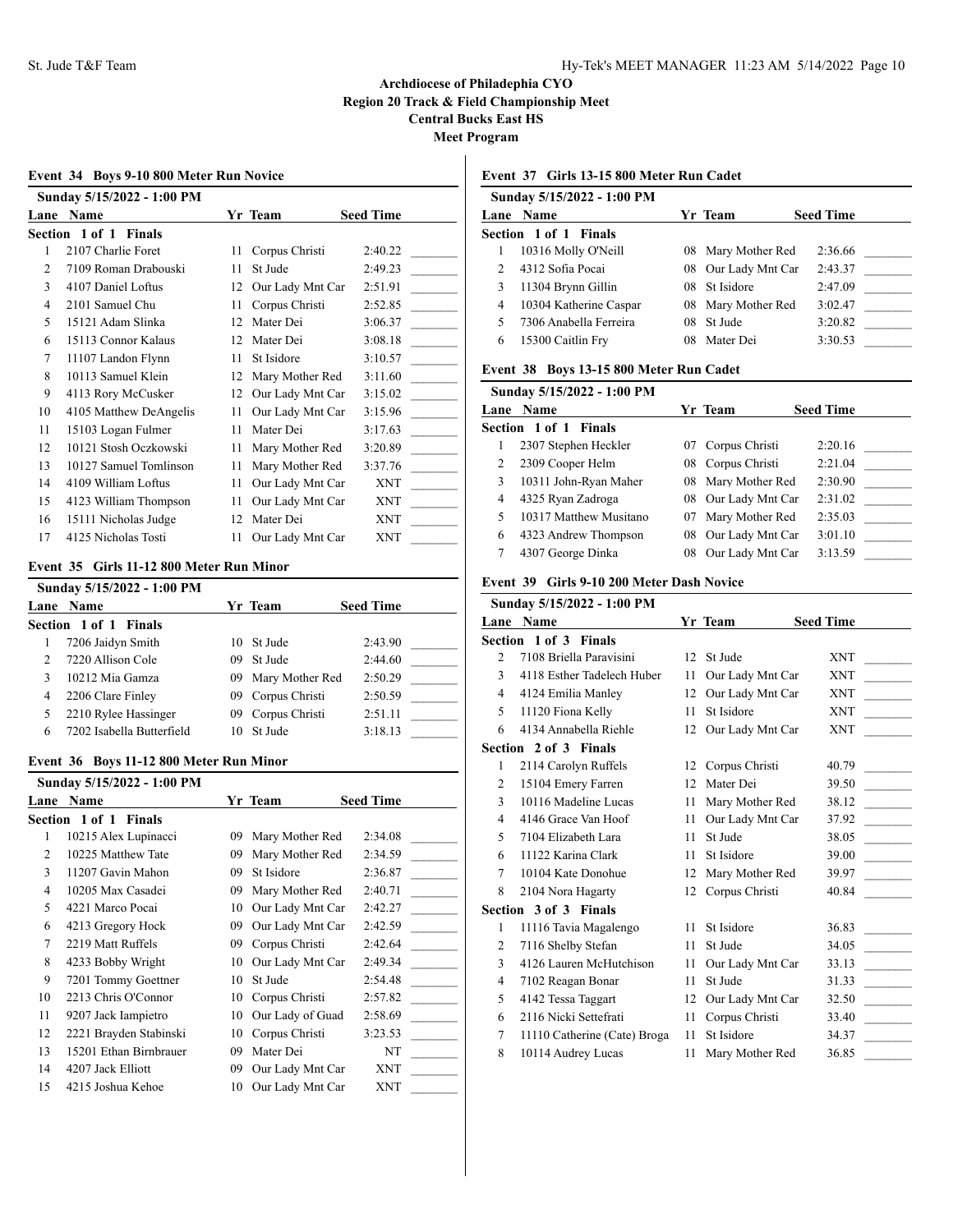# **Event 40 Boys 9-10 200 Meter Dash Novice Sunday 5/15/2022 - 1:00 PM Lane Name Yr Team Seed Time Section 1 of 2 Finals** 1 15105 William Gryga 11 Mater Dei XNT 2 15115 Conor Landman 12 Mater Dei 43.12 3 7103 Christopher Simon 12 St Jude 41.99 4 15111 Nicholas Judge 12 Mater Dei 39.71 5 4121 Roman Solana 11 Our Lady Mnt Car 40.37 6 11105 Christian Demarco 11 St Isidore 42.24 \_\_\_\_\_\_\_\_\_ 7 15107 Vincent Gudz 11 Mater Dei 48.45 \_\_\_\_\_\_\_\_\_ **Section 2 of 2 Finals** 1 9107 Ian Perez 11 Our Lady of Guad 37.71<br>2 10101 Andrew Bae 11 Mary Mother Red 34.81 11 Mary Mother Red 34.81 3 11101 Joshua Mitchell 11 St Isidore 33.53 4 4119 Christopher Schwarz 11 Our Lady Mnt Car 31.48 5 2107 Charlie Foret 11 Corpus Christi 31.89 6 2109 Michael Harper 11 Corpus Christi 33.91 \_\_\_\_\_\_\_\_\_ 7 10123 Dean Thornton 11 Mary Mother Red 36.53 8 4109 William Loftus 11 Our Lady Mnt Car 39.62

#### **Event 41 Girls 11-12 200 Meter Dash Minor**

|      | Sunday 5/15/2022 - 1:00 PM |    |                  |                  |
|------|----------------------------|----|------------------|------------------|
| Lane | Name                       |    | Yr Team          | <b>Seed Time</b> |
|      | Section 1 of 2 Finals      |    |                  |                  |
| 1    | 7206 Jaidyn Smith          | 10 | St Jude          | NT               |
| 2    | 4212 Victoria Riehle       | 10 | Our Lady Mnt Car | <b>XNT</b>       |
| 3    | 7214 Elsa Murphy           | 10 | St Jude          | 39.51            |
| 4    | 10220 Peyton Maleski       | 10 | Mary Mother Red  | 36.33            |
| 5    | 4208 Claire Loftus         | 10 | Our Lady Mnt Car | 37.00            |
| 6    | 2216 Molly McCann          | 10 | Corpus Christi   | 40.51            |
| 7    | 4220 Audrey Walton         | 09 | Our Lady Mnt Car | <b>XNT</b>       |
|      | Section 2 of 2 Finals      |    |                  |                  |
| 1    | 2204 Kayla Emmerich        | 10 | Corpus Christi   | 35.41            |
| 2    | 11204 Eliana Cangialosi    | 09 | St Isidore       | 33.35            |
| 3    | 10206 Brooke Donohue       | 09 | Mary Mother Red  | 31.64            |
| 4    | 2208 Ainsley Fulmer        | 10 | Corpus Christi   | 31.19            |
| 5    | 4210 Sarah Monti           | 09 | Our Lady Mnt Car | 31.54            |
| 6    | 11208 Devon Cooper         | 10 | St Isidore       | 32.60            |
| 7    | 4202 Claire Edwards        | 10 | Our Lady Mnt Car | 35.37            |
| 8    | 9200 Gabrielle Cupo        | 10 | Our Lady of Guad | 35.69            |
|      |                            |    |                  |                  |

### **Event 42 Boys 11-12 200 Meter Dash Minor**

|   | Sunday 5/15/2022 - 1:00 PM |                   |                  |  |
|---|----------------------------|-------------------|------------------|--|
|   | Lane Name                  | Yr Team           | <b>Seed Time</b> |  |
|   | Section 1 of 3 Finals      |                   |                  |  |
| 3 | 15201 Ethan Birnbrauer     | 09 Mater Dei      | NT               |  |
|   | 2227 Jack Ykoruk           | 09 Corpus Christi | <b>XNT</b>       |  |
|   | 2201 Nate Chu              | 09 Corpus Christi | NT               |  |

#### **Section 2 of 3 Finals**

| 2 | 4217 Sean McHutchison | 09  | Our Lady Mnt Car | 38.06 |  |
|---|-----------------------|-----|------------------|-------|--|
| 3 | 4209 Shane Greco      | 10  | Our Lady Mnt Car | 36.87 |  |
| 4 | 10227 Ryan Tenuta     | 10  | Mary Mother Red  | 35.71 |  |
| 5 | 4219 Jacob Parvin     | 10  | Our Lady Mnt Car | 36.51 |  |
| 6 | 7209 Matthew Alegado  | 10. | - St Jude        | 37.26 |  |
| 7 | 15207 Hayden Jackson  | 10  | Mater Dei        | 39.57 |  |
|   | Section 3 of 3 Finals |     |                  |       |  |
| 1 | 9213 Matthew Thomas   | 09  | Our Lady of Guad | 32.40 |  |
| 2 | 9211 Gavin Santiago   | 09. | Our Lady of Guad | 31.81 |  |
| 3 | 10219 Nolan Rio       | 09  | Mary Mother Red  | 28.61 |  |
| 4 | 2225 Logan Yeagle     | 09  | Corpus Christi   | 26.73 |  |
| 5 | 10209 Owen Gaylord    | 09  | Mary Mother Red  | 27.71 |  |
| 6 | 2219 Matt Ruffels     | 09  | Corpus Christi   | 29.39 |  |
| 7 | 11205 Benjamin Maugle | 09  | St Isidore       | 32.34 |  |
| 8 | 9201 Vincent Mignon   | 10  | Our Lady of Guad | 33.80 |  |
|   |                       |     |                  |       |  |

### **Event 43 Girls 13-15 200 Meter Dash Cadet**

|   | Sunday 5/15/2022 - 1:00 PM   |    |                  |                  |
|---|------------------------------|----|------------------|------------------|
|   | <b>Lane Name</b>             |    | Yr Team          | <b>Seed Time</b> |
|   | <b>Section 1 of 2 Finals</b> |    |                  |                  |
| 1 | 2304 Julie Dziemitko         | 08 | Corpus Christi   | <b>XNT</b>       |
| 2 | 7316 Lila Murphy             | 08 | St Jude          | 37.93            |
| 3 | 11310 Riley Wetzel           | 07 | St Isidore       | 33.78            |
| 4 | 10312 Elyse McGlynn          | 08 | Mary Mother Red  | 32.22            |
| 5 | 7312 Hailey Rauchut          | 07 | St Jude          | 32.63            |
| 6 | 2312 Gianna Martino          | 08 | Corpus Christi   | 34.96            |
| 7 | 4310 Isabella Parvin         | 08 | Our Lady Mnt Car | 39.27            |
| 8 | 7306 Anabella Ferreira       | 08 | St Jude          | <b>XNT</b>       |
|   | Section 2 of 2 Finals        |    |                  |                  |
| 1 | 9306 Ava Canlas              | 08 | Our Lady of Guad | 30.51            |
| 2 | 2310 Madeline Lewis          | 08 | Corpus Christi   | 30.04            |
| 3 | 11302 Brigid Garlick         | 08 | St Isidore       | 29.51            |
| 4 | 10308 Addyson Fleming        | 08 | Mary Mother Red  | 29.02            |
| 5 | 10306 Gabrielle Clair        | 07 | Mary Mother Red  | 29.02            |
| 6 | 2318 Grace Zajick            | 08 | Corpus Christi   | 29.77            |
| 7 | 15302 Miriam Lemailooux      | 08 | Mater Dei        | 30.39            |
| 8 | 7308 Katherine Sullivan      | 08 | St Jude          | 30.63            |
|   |                              |    |                  |                  |

# **Event 44 Boys 13-15 200 Meter Dash Cadet**

|   | Sunday 5/15/2022 - 1:00 PM |                     |                  |  |
|---|----------------------------|---------------------|------------------|--|
|   | <b>Lane Name</b>           | Yr Team             | <b>Seed Time</b> |  |
|   | Section 1 of 3 Finals      |                     |                  |  |
| 3 | 4313 Kevin Perry           | 08 Our Lady Mnt Car | <b>XNT</b>       |  |
|   | 15307 Holden Sesso         | 08 Mater Dei        | <b>XNT</b>       |  |
|   | 4317 Cole Sloan            | 08 Our Lady Mnt Car | <b>XNT</b>       |  |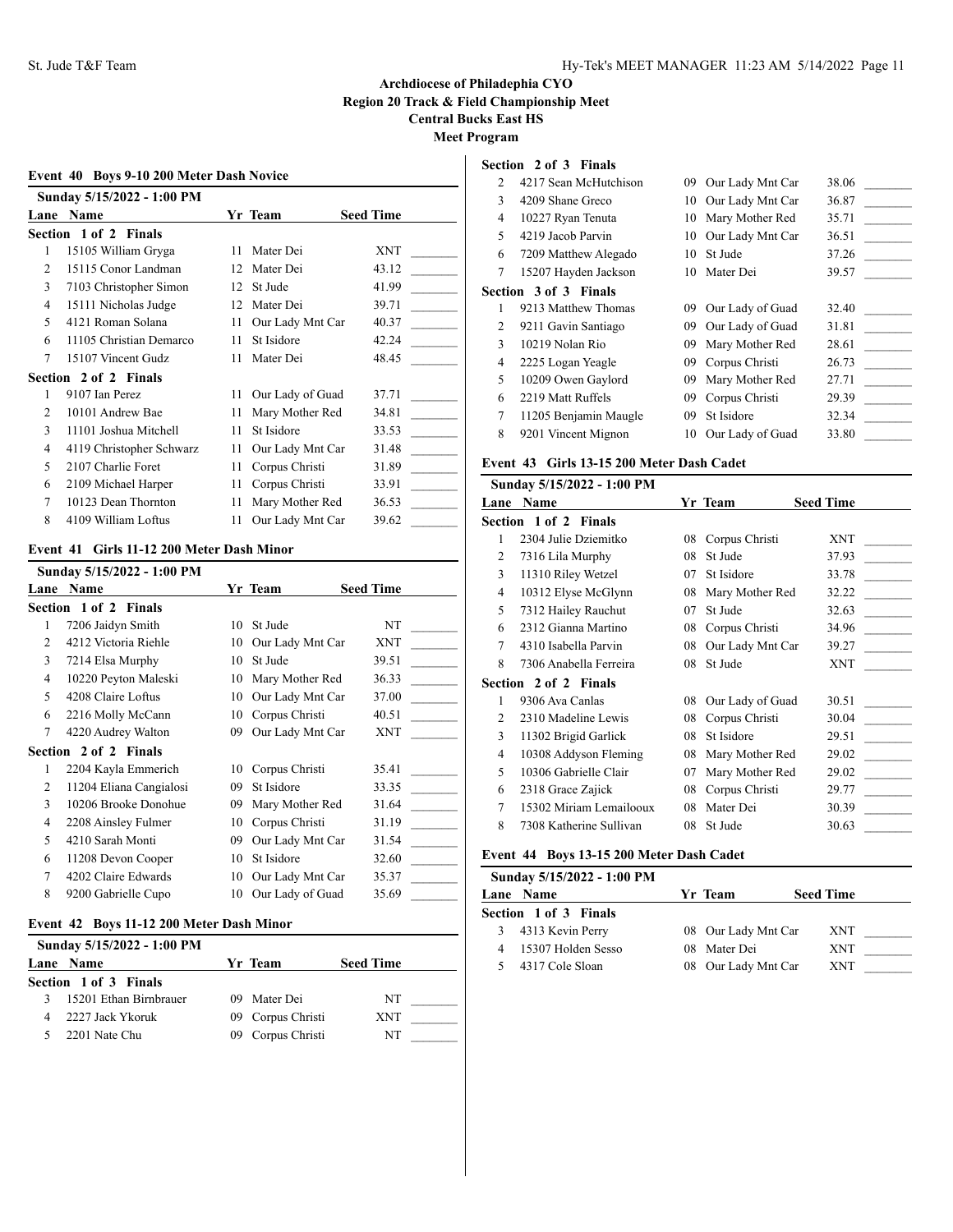**Meet Program**

# **Section 2 of 3 Finals...(Event 44 Boys 13-15 200 Meter Dash Cadet)**

| 1 | 15303 Jay Friend       | 08 | Mater Dei        | NT         |
|---|------------------------|----|------------------|------------|
| 2 | 15301 Sam Bridwell     | 07 | Mater Dei        | 31.91      |
| 3 | 6303 Joshua Scherer    | 08 | St. John Baptist | 31.20      |
| 4 | 2313 Ryan Stabinski    | 08 | Corpus Christi   | 30.66      |
| 5 | 15305 Thomas Mattingly | 08 | Mater Dei        | 30.66      |
| 6 | 4303 Hunter Bobrek     | 08 | Our Lady Mnt Car | 31.35      |
| 7 | 4301 John Adams        | 08 | Our Lady Mnt Car | <b>XNT</b> |
| 8 | 7307 Jack Kelleher     | 08 | St Jude          | NT         |
|   | Section 3 of 3 Finals  |    |                  |            |
| 1 | 10303 Robert Boudreau  | 07 | Mary Mother Red  | 28.09      |
| 2 | 2309 Cooper Helm       | 08 | Corpus Christi   | 27.96      |
| 3 | 4309 Jack Druger       | 08 | Our Lady Mnt Car | 27.88      |
| 4 | 7305 Stone Stefan      | 08 | St Jude          | 26.53      |
| 5 | 4311 Luke Perrotta     | 08 | Our Lady Mnt Car | 27.38      |
| 6 | 10315 Jarrett Mott     | 07 | Mary Mother Red  | 27.90      |
| 7 | 10307 Aiden Fleming    | 08 | Mary Mother Red  | 27.98      |
| 8 | 2305 Christopher Green | 08 | Corpus Christi   | 30.07      |
|   |                        |    |                  |            |

# **Event 45 Girls 9-15 4x400 Meter Relay Open**

| Sunday 5/15/2022 - 1:00 PM |                                  |       |                                |  |
|----------------------------|----------------------------------|-------|--------------------------------|--|
| Lane                       | <b>Team</b>                      | Relay | <b>Seed Time</b>               |  |
|                            | Section 1 of 1 Finals            |       |                                |  |
| 1                          | Our Lady of Guad                 |       | 4:58.71                        |  |
|                            | 1) #9102 Marie Nyaku 12          |       | 2) #9212 Mya Nyaku 09          |  |
|                            | 3) #9304 Brynne Vonder Schmalz 0 |       | 4) #9300 Ava Mignon 08         |  |
|                            | 5) #9306 Ava Canlas 08           |       | 6) #9200 Gabrielle Cupo 10     |  |
| $\overline{c}$             | St Jude                          |       | 5:35.13                        |  |
|                            | 1) #7122 Aurora Tierney 11       |       | 2) #7208 Olivia Simon 10       |  |
|                            | 3) #7302 Abigail Kolp 08         |       | 4) #7308 Katherine Sullivan 08 |  |
|                            | 5) #7106 McKenna Friel 11        |       | 6) #7102 Reagan Bonar 11       |  |
|                            | 7) #7204 Megan Mogg 10           |       | 8) #7310 Daphne Rauchut 07     |  |
| 3                          | Corpus Christi                   |       | 5:49.14                        |  |
|                            | 1) #2114 Carolyn Ruffels 12      |       | 2) #2212 Victoria Loo 10       |  |
|                            | 3) #2304 Julie Dziemitko 08      |       | 4) #2222 Ava Zazyczny 09       |  |
|                            | 5) #2110 Ellie Kostyak 11        |       | $6$ ) #2210 Rylee Hassinger 09 |  |
|                            | 7) #2310 Madeline Lewis 08       |       | 8) #2318 Grace Zajick 08       |  |
| 4                          | Our Lady Mnt Car                 |       | <b>NT</b>                      |  |
|                            | 1) #4104 Anabella Carchedi 11    |       | $2)$ #4206 Angelina Lang 10    |  |
|                            | 3) #4308 Olivia Nibot 07         |       | 4) #4316 Lucie Van Hoof 08     |  |
|                            | 5) #4142 Tessa Taggart 12        |       | 6) #4210 Sarah Monti 09        |  |
|                            | 7) #4202 Claire Edwards $10$     |       | 8) #4312 Sofia Pocai 08        |  |
| 5                          | Mary Mother Red                  |       | NT                             |  |
|                            | 1) #10132 Grace Tenuta 12        |       | 2) #10204 Nora Curran 09       |  |
|                            | 3) #10202 Emily Cresko 10        |       | 4) #10208 Charlotte Felix 09   |  |
|                            | 5) #10206 Brooke Donohue 09      |       | 6) #10212 Mia Gamza 09         |  |
|                            | 7) #10122 Aria Morsby 11         |       | $8)$ #10308 Addyson Fleming 08 |  |

# **Event 46 Boys 9-15 4x400 Meter Relay Open**

|              | Sunday 5/15/2022 - 1:00 PM    |                                |
|--------------|-------------------------------|--------------------------------|
| Lane         | <b>Team</b>                   | <b>Seed Time</b><br>Relay      |
|              | <b>Section 1 of 1 Finals</b>  |                                |
| $\mathbf{1}$ | Mater Dei                     | 5:42.01                        |
|              | 1) #15121 Adam Slinka 12      | 2) #15201 Ethan Birnbrauer 09  |
|              | 3) #15305 Thomas Mattingly 08 | 4) #15307 Holden Sesso 08      |
|              | 5) #15113 Connor Kalaus 12    | $6$ ) #15207 Hayden Jackson 10 |
|              | 7) #15303 Jay Friend 08       | 8) #15301 Sam Bridwell 07      |
| 2            | Corpus Christi                | 5:51.30                        |
|              | 1) #2117 Liam O'Connell 11    | 2) #2229 Ryan Ykoruk 09        |
|              | 3) #2301 Spencer Doern $08$   | 4) #2305 Christopher Green 08  |
|              | 5) #2107 Charlie Foret 11     | 6) #2219 Matt Ruffels 09       |
|              | 7) #2309 Cooper Helm 08       | 8) #2307 Stephen Heckler 07    |
| 3            | Our Lady Mnt Car              | <b>NT</b>                      |
|              | 1) #4111 Rhys McCusker 12     | 2) #4227 Matthew Sweeney 09    |
|              | 3) #4321 Daniel Sweeney 07    | 4) #4305 Nicholas Caruso 08    |
|              | 5) #4123 William Thompson 11  | 6) #4201 Quinlan Adams 10      |
|              | 7) #4323 Andrew Thompson 08   | 8) #4209 Shane Greco 10        |
| 4            | St Jude                       | <b>NT</b>                      |
|              | 1) #7109 Roman Drabouski 11   | 2) #7205 Eddie Soteros 09      |
|              | 3) #7303 Jake Mogg 08         | 4) #7307 Jack Kelleher 08      |
|              | 5) #7305 Stone Stefan 08      | 6) #7207 Declan Zakarewicz 09  |
|              | 7) #7103 Christopher Simon 12 | 8) #7201 Tommy Goettner 10     |
| 5            | Mary Mother Red               | <b>NT</b>                      |
|              | 1) #10105 Ethan Booth 11      | 2) #10205 Max Casadei 09       |
|              | 3) #10215 Alex Lupinacci 09   | 4) #10225 Matthew Tate 09      |
|              | 5) #10101 Andrew Bae 11       | 6) #10209 Owen Gaylord 09      |
|              | 7) #10311 John-Ryan Maher 08  | 8) #10317 Matthew Musitano 07  |

#### **Event 47 Girls 9-10 Shot Put Novice**

|                | Sunday 5/15/2022 - 1:00 PM   |     |                     |                  |
|----------------|------------------------------|-----|---------------------|------------------|
| Pos            | <b>Name</b>                  |     | Yr Team             | <b>Seed Mark</b> |
|                | Flight 1 of 1 Finals         |     |                     |                  |
|                | 11104 Isabella Cosel         |     | 12 St Isidore       | 12-00.00         |
| $\mathfrak{D}$ | 11118 Charlotte Kwiecinski   |     | 11 St Isidore       | $12-03.50$       |
| $\mathbf{3}$   | 4108 Andrea Chelminski       |     | 11 Our Lady Mnt Car | 13-11.00         |
| 4              | 2116 Nicki Settefrati        |     | 11 Corpus Christi   | 14-02.00         |
| 5              | 10120 Reagan Maleski         |     | 12 Mary Mother Red  | 14-10.50         |
| 6              | 11106 Elizabeth (Ellie) Geib | 11. | St Isidore          | $15-03.00$       |
| 7              | 15100 Ava Bridwell           | 11  | Mater Dei           | 15-07.00         |
| 8              | 15112 Chloe Sesso            | 11  | Mater Dei           | 15-08.00         |
| 9              | 4132 Breanne Reichner        |     | 11 Our Lady Mnt Car | 16-06.00         |
| 10             | 7106 McKenna Friel           | 11  | St Jude             | 20-03.00         |
|                |                              |     |                     |                  |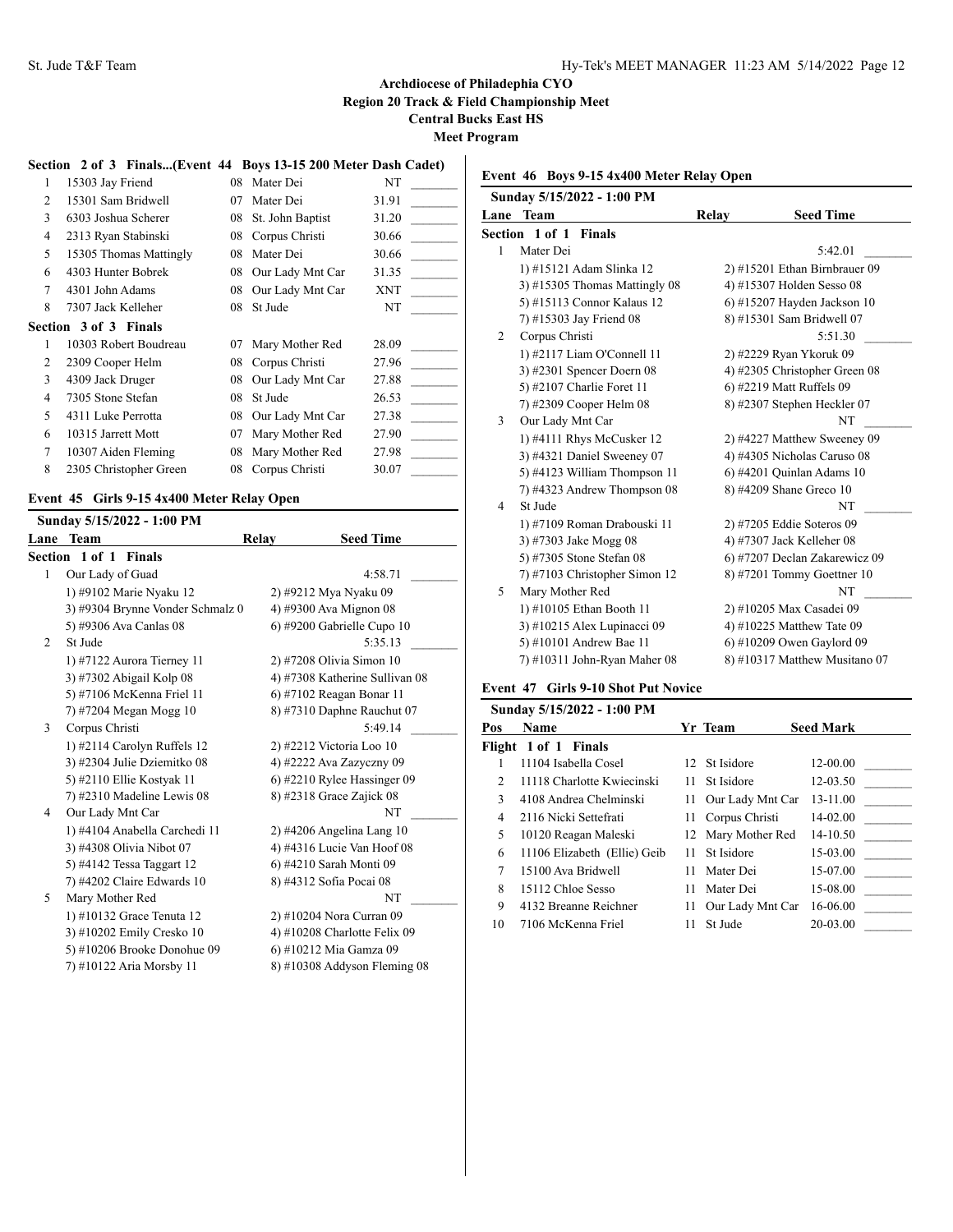**Event 48 Boys 9-10 Shot Put Novice**

|     | Sunday 5/15/2022 - 1:00 PM |    |                   |                  |
|-----|----------------------------|----|-------------------|------------------|
| Pos | <b>Name</b>                |    | Yr Team           | <b>Seed Mark</b> |
|     | Flight 1 of 1 Finals       |    |                   |                  |
|     | 15115 Conor Landman        |    | 12 Mater Dei      | <b>XND</b>       |
| 2   | 10119 Benjamin Musitano    | 11 | Mary Mother Red   | $11 - 10.00$     |
| 3   | 2119 Ryan O'Connor         |    | 12 Corpus Christi | 13-09.50         |
| 4   | 15107 Vincent Gudz         | 11 | Mater Dei         | 14-04.00         |
| 5   | 15111 Nicholas Judge       |    | 12 Mater Dei      | 14-09.50         |
| 6   | 15127 Connor Kenny         |    | Mater Dei         | 16-09.00         |
| 7   | 4103 Nicholas Choate       | 11 | Our Lady Mnt Car  | 17-02.00         |
| 8   | 11105 Christian Demarco    | 11 | St Isidore        | 17-11.00         |
| 9   | 10103 Nathan Bisignaro     | 11 | Mary Mother Red   | 18-03.50         |
| 10  | 2115 Austin Naldzin        |    | 12 Corpus Christi | 18-08.00         |
| 11  | 10105 Ethan Booth          | 11 | Mary Mother Red   | 20-09.00         |
| 12  | 11103 Spencer Harmonosky   | 11 | St Isidore        | 23-00.00         |

#### **Event 49 Girls 11-12 Shot Put Minor**

|              | Sunday 5/15/2022 - 1:00 PM |    |                  |                  |
|--------------|----------------------------|----|------------------|------------------|
| Pos          | Name                       |    | Yr Team          | <b>Seed Mark</b> |
|              | Flight 1 of 2 Finals       |    |                  |                  |
| 1            | 9210 Vanessa Martino       | 09 | Our Lady of Guad | ND               |
| 2            | 9200 Gabrielle Cupo        | 10 | Our Lady of Guad | 13-04.50         |
| $\mathbf{3}$ | 10218 Katie Maleski        | 10 | Mary Mother Red  | 13-06.00         |
| Flight       | 2 of 2 Finals              |    |                  |                  |
| 1            | 4204 Madeline Keane        | 10 | Our Lady Mnt Car | 15-00.00         |
| 2            | 7214 Elsa Murphy           | 10 | St Jude          | 15-01.50         |
| 3            | 4214 Maya Saxena           | 10 | Our Lady Mnt Car | 15-03.00         |
| 4            | 2204 Kayla Emmerich        | 10 | Corpus Christi   | 15-06.00         |
| 5            | 4220 Audrey Walton         | 09 | Our Lady Mnt Car | 16-01.50         |
| 6            | 15200 Kathleen Engleman    | 09 | Mater Dei        | 16-04.00         |
| 7            | 15202 Delaney Markward     | 10 | Mater Dei        | 17-01.00         |
| 8            | 2218 Leah Naldzin          | 10 | Corpus Christi   | 19-00.00         |
| 9            | 10216 Carmella Lesher      | 10 | Mary Mother Red  | 19-04.00         |
| 10           | 2220 Alice Tellers         | 10 | Corpus Christi   | 20-01.50         |
| 11           | 11204 Eliana Cangialosi    | 09 | St Isidore       | 24-06.00         |
| 12           | 7210 Gianna Mayo           | 10 | St Jude          | 24-10.00         |

# **Event 50 Boys 11-12 Shot Put Minor**

|     | Sunday 5/15/2022 - 1:00 PM |    |                     |                  |
|-----|----------------------------|----|---------------------|------------------|
| Pos | <b>Name</b>                |    | Yr Team             | <b>Seed Mark</b> |
|     | Flight 1 of 1 Finals       |    |                     |                  |
|     | 2201 Nate Chu              | 09 | Corpus Christi      | <b>XND</b>       |
| 2   | 4219 Jacob Parvin          |    | 10 Our Lady Mnt Car | 17-01.00         |
| 3   | 10221 Trace Shoemaker      |    | 10 Mary Mother Red  | 18-08.00         |
| 4   | 4225 Milan Saxena          |    | 10 Our Lady Mnt Car | 22-05.00         |
| 5   | 10203 Tyler Boudreau       | 10 | Mary Mother Red     | 24-09.50         |
| 6   | 10223 John Sweeney V       | 09 | Mary Mother Red     | 24-09.50         |
| 7   | 4223 Sawyer Roman          | 09 | Our Lady Mnt Car    | 27-04.00         |
| 8   | 7203 Nicholas Kovac        | 09 | St Jude             | 27-10.00         |
| 9   | 2209 Dylan Naldzin         | 09 | Corpus Christi      | 33-03.00         |
| 10  | 2215 Anthony Panico        | 09 | Corpus Christi      | 33-05.00         |
| 11  | 2225 Logan Yeagle          | 09 | Corpus Christi      | 33-08.00         |

# **Event 51 Girls 13-15 Shot Put Cadet**

|        |                      | Sunday 5/15/2022 - 1:00 PM |    |                  |                  |
|--------|----------------------|----------------------------|----|------------------|------------------|
| Pos    | Name                 |                            |    | Yr Team          | <b>Seed Mark</b> |
|        | Flight 1 of 2 Finals |                            |    |                  |                  |
| 1      | 15300 Caitlin Fry    |                            | 08 | Mater Dei        | <b>XND</b>       |
| 2      | 7316 Lila Murphy     |                            | 08 | St Jude          | 10-07.00         |
| 3      |                      | 4310 Isabella Parvin       | 08 | Our Lady Mnt Car | 15-05.00         |
| Flight | 2 of 2 Finals        |                            |    |                  |                  |
| 1      |                      | 2312 Gianna Martino        | 08 | Corpus Christi   | 17-10.00         |
| 2      | 9302 Sophie Ross     |                            | 08 | Our Lady of Guad | 18-08.50         |
| 3      |                      | 2304 Julie Dziemitko       | 08 | Corpus Christi   | 19-06.50         |
| 4      | 10314 Jianna Mott    |                            | 07 | Mary Mother Red  | 21-07.50         |
| 5      |                      | 15304 Samantha Markward    | 08 | Mater Dei        | 21-09.00         |
| 6      |                      | 11308 Genevieve Clark      | 08 | St Isidore       | 22-08.00         |
| 7      |                      | 15306 Victoria Steelhammer | 08 | Mater Dei        | $23-02.00$       |
| 8      |                      | 15302 Miriam Lemailooux    | 08 | Mater Dei        | 24-03.50         |
| 9      |                      | 11306 Violet Sosinski      | 08 | St Isidore       | 24-09.00         |
| 10     | 2308 Addison Herr    |                            | 08 | Corpus Christi   | 25-06.00         |
| 11     |                      | 4314 Nicole Spizzirri      | 08 | Our Lady Mnt Car | 29-08.00         |
| 12     |                      | 11312 Annie Malack         | 07 | St Isidore       | 34-05.50         |
|        |                      |                            |    |                  |                  |

#### **Event 52 Boys 13-15 Shot Put Cadet**

|     | Sunday 5/15/2022 - 1:00 PM |    |                     |                  |
|-----|----------------------------|----|---------------------|------------------|
| Pos | <b>Name</b>                |    | Yr Team             | <b>Seed Mark</b> |
|     | Flight 1 of 1 Finals       |    |                     |                  |
|     | 15307 Holden Sesso         | 08 | Mater Dei           | 22-04.00         |
| 2   | 15303 Jay Friend           |    | 08 Mater Dei        | 23-03.00         |
| 3   | 10317 Matthew Musitano     |    | 07 Mary Mother Red  | 24-05.00         |
| 4   | 15305 Thomas Mattingly     | 08 | Mater Dei           | 24-11.00         |
| 5   | 10309 Thomas Lemasters     |    | 07 Mary Mother Red  | 27-02.50         |
| 6   | 4305 Nicholas Caruso       |    | 08 Our Lady Mnt Car | 30-10.00         |
| 7   | 6303 Joshua Scherer        |    | 08 St. John Baptist | 31-07.00         |
| 8   | 4309 Jack Druger           |    | 08 Our Lady Mnt Car | 31-07.50         |
| 9   | 4315 Gavin Reichner        | 07 | Our Lady Mnt Car    | 32-04.00         |
| 10  | 10303 Robert Boudreau      | 07 | Mary Mother Red     | 40-07.00         |

#### **Event 53 Girls 9-10 Long Jump Novice**

|     | Sunday 5/15/2022 - 1:00 PM |     |                     |                  |
|-----|----------------------------|-----|---------------------|------------------|
| Pos | Name                       |     | Yr Team             | <b>Seed Mark</b> |
|     | Flight 1 of 2 Finals       |     |                     |                  |
| 1   | 11118 Charlotte Kwiecinski | 11  | St Isidore          | <b>XND</b>       |
| 2   | 11122 Karina Clark         | 11  | St Isidore          | <b>XND</b>       |
| 3   | 4106 Mia Caruso            |     | 12 Our Lady Mnt Car | <b>XND</b>       |
| 4   | 15108 Izumi Ozeni          | 11  | Mater Dei           | <b>XND</b>       |
| 5   | 4132 Breanne Reichner      | 11  | Our Lady Mnt Car    | <b>XND</b>       |
| 6   | 11112 Mary Garlick         | 11  | St Isidore          | <b>XND</b>       |
| 7   | 4110 Lily Elliott          |     | 11 Our Lady Mnt Car | <b>XND</b>       |
| 8   | 10128 Kate Shoemaker       |     | 12 Mary Mother Red  | 6-03.50          |
| 9   | 10112 Charlotte Kenefic    | 11. | Mary Mother Red     | 6-06.00          |
| 10  | 9100 Kate Kiernan          | 12  | Our Lady of Guad    | 8-00.00          |
| 11  | 7120 Maura Hallman         |     | 12 St Jude          | 8-01.00          |
| 12  | 7110 Erin Goettner         |     | 12 St Jude          | 8-02.50          |
|     |                            |     |                     |                  |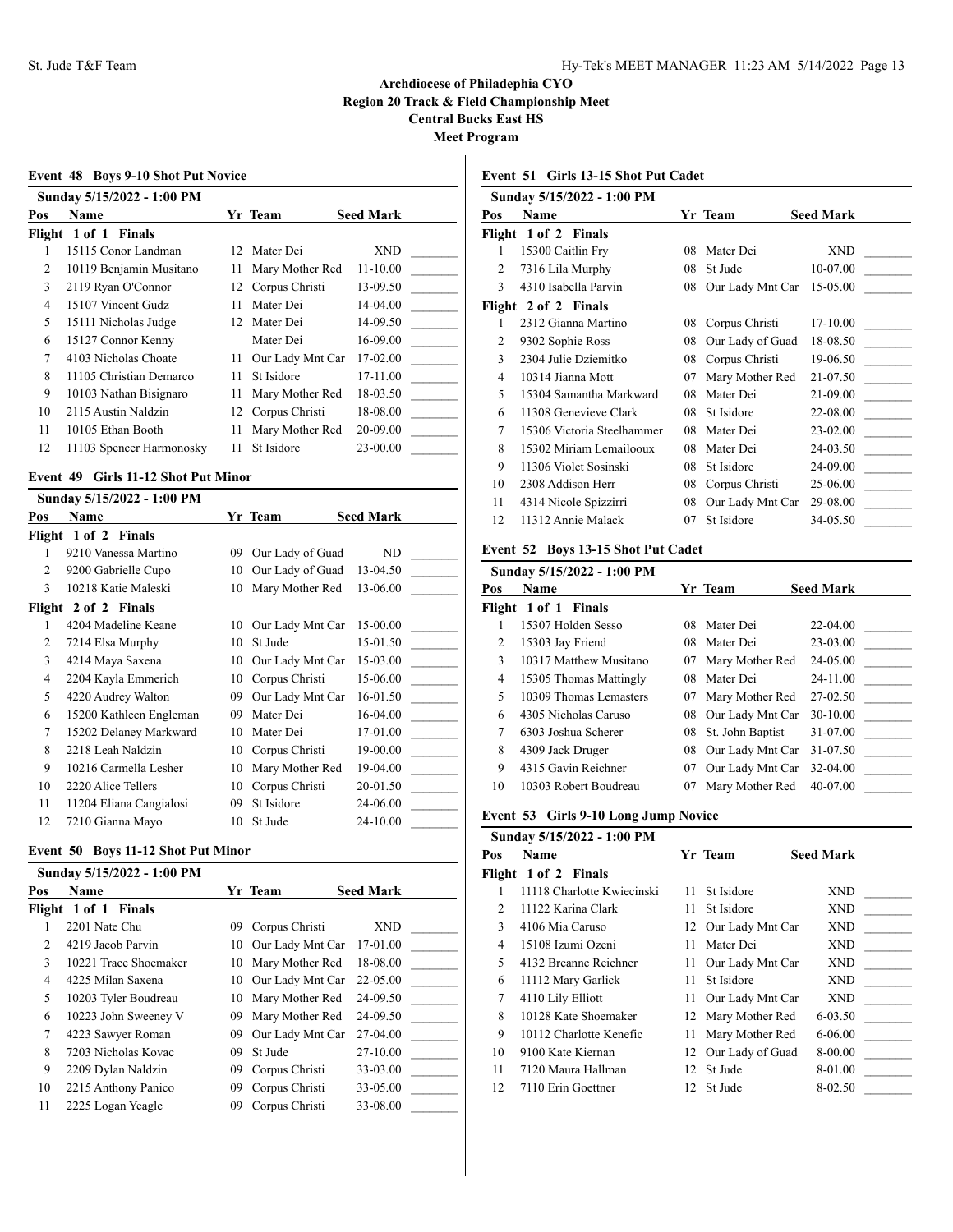# **Archdiocese of Philadephia CYO**

**Region 20 Track & Field Championship Meet**

**Central Bucks East HS**

**Meet Program**

# **Flight 2 of 2 Finals...(Event 53 Girls 9-10 Long Jump Novice)**

| 1  | 10126 Megan Shea             |     | 12 Mary Mother Red  | 8-05.00      |
|----|------------------------------|-----|---------------------|--------------|
| 2  | 15106 Emi Ozeni              |     | 12 Mater Dei        | 8-07.00      |
| 3  | 11106 Elizabeth (Ellie) Geib | 11  | St Isidore          | $9 - 05.50$  |
| 4  | 11108 Gabrielle Slabek       | 11  | St Isidore          | $9 - 07.00$  |
| 5  | 4108 Andrea Chelminski       |     | 11 Our Lady Mnt Car | $10-03.50$   |
| 6  | 4138 Julia Senior            | 11. | Our Lady Mnt Car    | 10-11.00     |
| 7  | 7116 Shelby Stefan           | 11  | St Jude             | $11 - 00.00$ |
| 8  | 15110 Quinn Ozeni            | 11  | Mater Dei           | $11 - 01.00$ |
| 9  | 15100 Ava Bridwell           | 11  | Mater Dei           | $11 - 01.50$ |
| 10 | 11120 Fiona Kelly            | 11  | St Isidore          | 11-06.00     |
| 11 | 9102 Marie Nyaku             | 12  | Our Lady of Guad    | 12-00.00     |
| 12 | 4120 Neva Johnson            | 11  | Our Lady Mnt Car    | 12-01.00     |
|    |                              |     |                     |              |

#### **Event 54 Boys 9-10 Long Jump Novice**

|                          | Sunday 5/15/2022 - 1:00 PM     |    |                     |                  |
|--------------------------|--------------------------------|----|---------------------|------------------|
| Pos                      | Name                           |    | Yr Team             | <b>Seed Mark</b> |
|                          | Flight 1 of 1<br><b>Finals</b> |    |                     |                  |
|                          | 4121 Roman Solana              | 11 | Our Lady Mnt Car    | 8-00.00          |
| 2                        | 10127 Samuel Tomlinson         | 11 | Mary Mother Red     | 8-01.00          |
| 3                        | 10119 Benjamin Musitano        | 11 | Mary Mother Red     | 8-04.00          |
| 4                        | 7101 Mario Ferreira            | 11 | St Jude             | 8-11.00          |
| $\overline{\phantom{0}}$ | 15117 Michael Lemailloux       | 12 | Mater Dei           | $9 - 02.00$      |
| 6                        | 11107 Landon Flynn             | 11 | St Isidore          | 9-04.00          |
| 7                        | 4111 Rhys McCusker             |    | 12 Our Lady Mnt Car | $9 - 06.00$      |
| 8                        | 4115 Michael Monti jr          | 11 | Our Lady Mnt Car    | 11-00.00         |
| 9                        | 11101 Joshua Mitchell          | 11 | St Isidore          | 11-01.50         |
| 10                       | 2109 Michael Harper            | 11 | Corpus Christi      | 11-09.00         |
| 11                       | 10109 Colin Flaherty           | 11 | Mary Mother Red     | $11 - 10.00$     |
| 12                       | 15101 Jaxson Fulmer            | 11 | Mater Dei           | 12-03.00         |

# **Event 55 Girls 11-12 Long Jump Minor**

|     | Sunday 5/15/2022 - 1:00 PM |     |                     |                  |
|-----|----------------------------|-----|---------------------|------------------|
| Pos | <b>Name</b>                |     | Yr Team             | <b>Seed Mark</b> |
|     | Flight 1 of 1 Finals       |     |                     |                  |
|     | 11208 Devon Cooper         | 10  | St Isidore          | ND               |
| 2   | 4212 Victoria Riehle       | 10  | Our Lady Mnt Car    | $8-02.00$        |
| 3   | 10222 Maria Musitano       | 09  | Mary Mother Red     | 8-07.75          |
| 4   | 10230 Alexis Valenzuela    | 09  | Mary Mother Red     | 9-01.50          |
| 5   | 10216 Carmella Lesher      | 10  | Mary Mother Red     | 10-04.00         |
| 6   | 2206 Clare Finley          | 09. | Corpus Christi      | 10-10.00         |
| 7   | 4218 Laura Tomlinson       |     | 10 Our Lady Mnt Car | 10-11.50         |
| 8   | 2208 Ainsley Fulmer        | 10  | Corpus Christi      | 11-01.00         |
| 9   | 15200 Kathleen Engleman    | 09  | Mater Dei           | 11-03.00         |
| 10  | 9212 Mya Nyaku             | 09  | Our Lady of Guad    | 11-11.00         |
| 11  | 4206 Angelina Lang         | 10  | Our Lady Mnt Car    | 12-00.00         |
| 12  | 11202 Jagoda Trybowska     | 10  | St Isidore          | 12-01.00         |

# **Event 56 Boys 11-12 Long Jump Minor**

|        | Sunday 5/15/2022 - 1:00 PM |    |                  |                  |
|--------|----------------------------|----|------------------|------------------|
| Pos    | Name                       |    | Yr Team          | <b>Seed Mark</b> |
|        | Flight 1 of 2 Finals       |    |                  |                  |
| 1      | 10229 Jeffrey Thomson      | 10 | Mary Mother Red  | ND               |
| 2      | 11201 Edward Garlick       | 10 | St Isidore       | <b>XND</b>       |
| 3      | 7209 Matthew Alegado       | 10 | St Jude          | 7-08.00          |
| Flight | 2 of 2 Finals              |    |                  |                  |
| 1      | 15207 Hayden Jackson       | 10 | Mater Dei        | 8-04.00          |
| 2      | 11203 Shane Waldspurger    | 09 | St Isidore       | 11-06.00         |
| 3      | 10201 Edward Booth         | 10 | Mary Mother Red  | 11-08.50         |
| 4      | 7207 Declan Zakarewicz     | 09 | St Jude          | 11-09.00         |
| 5      | 11205 Benjamin Maugle      | 09 | St Isidore       | 11-09.50         |
| 6      | 11207 Gavin Mahon          | 09 | St Isidore       | 11-11.00         |
| 7      | 2205 Cullen Heck           | 10 | Corpus Christi   | 12-08.00         |
| 8      | 2211 Matt O'Connell        | 09 | Corpus Christi   | 13-05.00         |
| 9      | 4223 Sawyer Roman          | 09 | Our Lady Mnt Car | 14-07.00         |
| 10     | 2209 Dylan Naldzin         | 09 | Corpus Christi   | 14-10.00         |
|        |                            |    |                  |                  |

# **Event 57 Girls 13-15 Long Jump Cadet**

|        | Sunday 5/15/2022 - 1:00 PM |    |                  |                  |
|--------|----------------------------|----|------------------|------------------|
| Pos    | Name                       |    | Yr Team          | <b>Seed Mark</b> |
|        | Flight 1 of 2 Finals       |    |                  |                  |
| 1      | 10318 Erin Roberts         | 08 | Mary Mother Red  | ND               |
| 2      | 2312 Gianna Martino        | 08 | Corpus Christi   | <b>XND</b>       |
| 3      | 15304 Samantha Markward    | 08 | Mater Dei        | 9-01.00          |
| 4      | 15302 Miriam Lemailooux    | 08 | Mater Dei        | 10-02.50         |
| Flight | 2 of 2 Finals              |    |                  |                  |
| 1      | 2304 Julie Dziemitko       | 08 | Corpus Christi   | 11-01.00         |
| 2      | 2306 Dani Foret            | 08 | Corpus Christi   | $11-01.50$       |
| 3      | 4304 Emma Lahr             | 08 | Our Lady Mnt Car | 11-02.00         |
| 4      | 11310 Riley Wetzel         | 07 | St Isidore       | 11-06.50         |
| 5      | 2316 Natalie Panico        | 07 | Corpus Christi   | $11 - 10.50$     |
| 6      | 15306 Victoria Steelhammer | 08 | Mater Dei        | 12-06.00         |
| 7      | 9306 Ava Canlas            | 08 | Our Lady of Guad | 12-08.00         |
| 8      | 9308 Lizzie Steitz         | 07 | Our Lady of Guad | 12-08.00         |
| 9      | 9304 Brynne Vonder Schmalz | 08 | Our Lady of Guad | 13-05.00         |
| 10     | 10306 Gabrielle Clair      | 07 | Mary Mother Red  | 13-06.00         |
| 11     | 11302 Brigid Garlick       | 08 | St Isidore       | 13-07.00         |
| 12     | 10316 Molly O'Neill        | 08 | Mary Mother Red  | 14-07.00         |
|        |                            |    |                  |                  |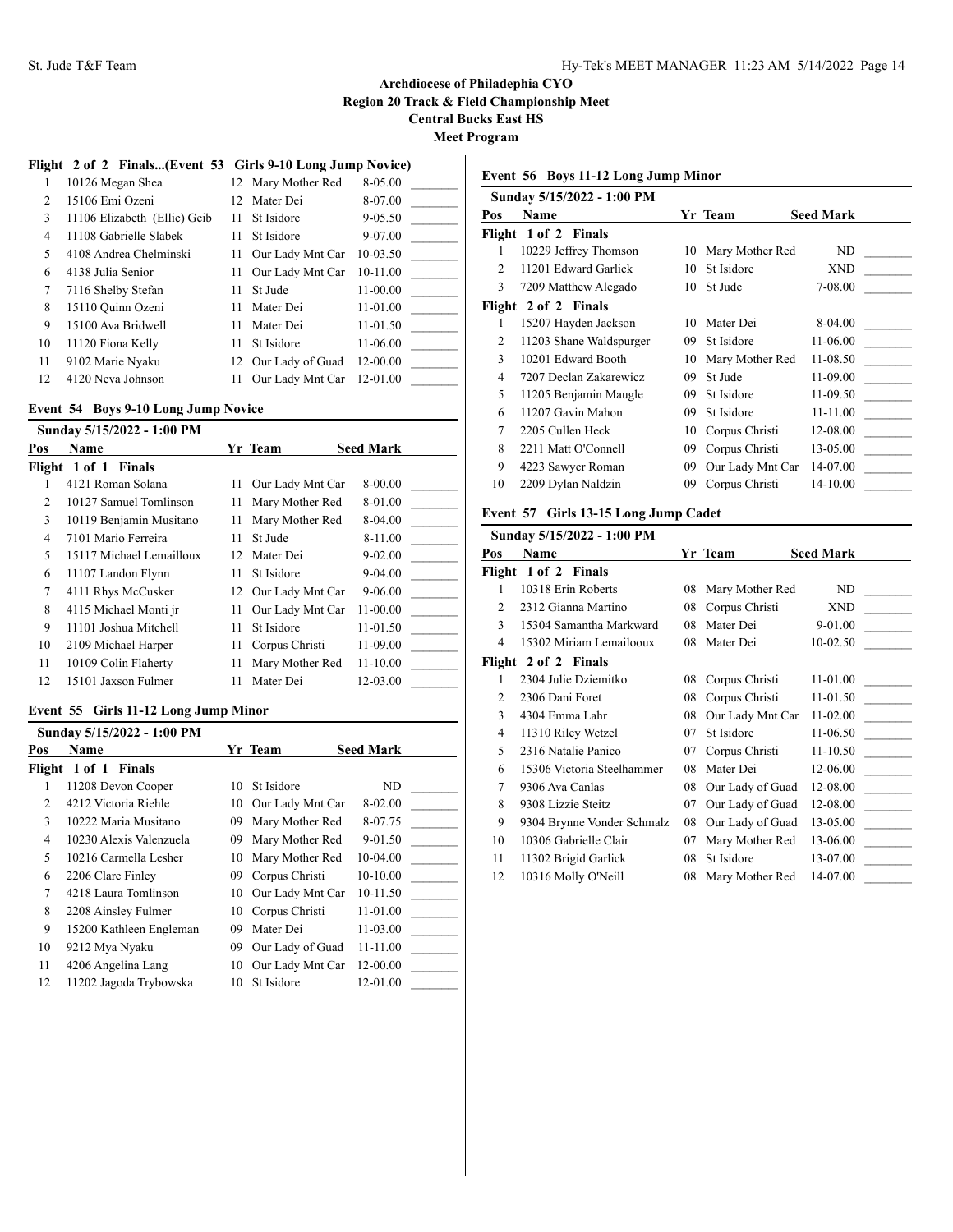| Event 58 Boys 13-15 Long Jump Cadet |                                |    |                  |                  |  |  |  |  |  |
|-------------------------------------|--------------------------------|----|------------------|------------------|--|--|--|--|--|
|                                     | Sunday 5/15/2022 - 1:00 PM     |    |                  |                  |  |  |  |  |  |
| Pos                                 | Name                           |    | Yr Team          | <b>Seed Mark</b> |  |  |  |  |  |
|                                     | Flight 1 of 1<br><b>Finals</b> |    |                  |                  |  |  |  |  |  |
|                                     | 4303 Hunter Bobrek             | 08 | Our Lady Mnt Car | <b>XND</b>       |  |  |  |  |  |
| $\mathfrak{D}$                      | 4301 John Adams                | 08 | Our Lady Mnt Car | <b>XND</b>       |  |  |  |  |  |
| 3                                   | 2301 Spencer Doern             | 08 | Corpus Christi   | 10-02.00         |  |  |  |  |  |
| 4                                   | 11301 Sean Brogan              | 07 | St Isidore       | 12-09.00         |  |  |  |  |  |
| 5                                   | 4321 Daniel Sweeney            | 07 | Our Lady Mnt Car | 13-03.50         |  |  |  |  |  |
| 6                                   | 10305 Patrick Flaherty         | 08 | Mary Mother Red  | 14-01.50         |  |  |  |  |  |
| 7                                   | 10307 Aiden Fleming            | 08 | Mary Mother Red  | 14-02.00         |  |  |  |  |  |
| 8                                   | 4325 Ryan Zadroga              | 08 | Our Lady Mnt Car | 14-03.00         |  |  |  |  |  |
| 9                                   | 2309 Cooper Helm               | 08 | Corpus Christi   | 14-04.00         |  |  |  |  |  |
| 10                                  | 4319 Enzo Solana               | 08 | Our Lady Mnt Car | 14-07.00         |  |  |  |  |  |
| 11                                  | 7305 Stone Stefan              | 08 | St Jude          | 15-06.00         |  |  |  |  |  |
|                                     |                                |    |                  |                  |  |  |  |  |  |

#### **Event 59 Girls 13-15 Triple Jump Cadet**

# **Sunday 5/15/2022 - 1:00 PM**

| Pos | <b>Name</b>                |    | Yr Team                      | <b>Seed Mark</b> |  |
|-----|----------------------------|----|------------------------------|------------------|--|
|     | Flight 1 of 1 Finals       |    |                              |                  |  |
|     | 10318 Erin Roberts         |    | 08 Mary Mother Red           | ND               |  |
| 2   | 10314 Jianna Mott          |    | 07 Mary Mother Red           | ND               |  |
| 3   | 10304 Katherine Caspar     |    | 08 Mary Mother Red           | ND               |  |
| 4   | 15304 Samantha Markward    |    | 08 Mater Dei                 | 18-11.00         |  |
| 5   | 4306 Mariana Mangual       |    | 08 Our Lady Mnt Car 21-09.00 |                  |  |
| 6   | 9308 Lizzie Steitz         |    | 07 Our Lady of Guad          | 22-06.50         |  |
| 7   | 4304 Emma Lahr             |    | 08 Our Lady Mnt Car          | 22-07.00         |  |
| 8   | 11308 Genevieve Clark      |    | 08 St Isidore                | 23-07.00         |  |
| 9   | 15306 Victoria Steelhammer |    | 08 Mater Dei                 | 24-07.00         |  |
| 10  | 7302 Abigail Kolp          | 08 | St Jude                      | 24-09.00         |  |
|     |                            |    |                              |                  |  |

#### **Event 60 Boys 13-15 Triple Jump Cadet**

|     | Sunday 5/15/2022 - 1:00 PM |    |                              |                  |  |
|-----|----------------------------|----|------------------------------|------------------|--|
| Pos | <b>Name</b>                |    | Yr Team                      | <b>Seed Mark</b> |  |
|     | Flight 1 of 1 Finals       |    |                              |                  |  |
|     | 10301 Andrew Bott          |    | 08 Mary Mother Red           | 26-06.00         |  |
| 2   | 10305 Patrick Flaherty     |    | 08 Mary Mother Red           | 27-09.00         |  |
| 3   | 4325 Ryan Zadroga          |    | 08 Our Lady Mnt Car 28-03.50 |                  |  |
| 4   | 11301 Sean Brogan          | 07 | St Isidore                   | 29-01.00         |  |
|     | 4315 Gavin Reichner        | 07 | Our Lady Mnt Car             | $30 - 02.00$     |  |
| 6   | 4319 Enzo Solana           | 08 | Our Lady Mnt Car 32-03.00    |                  |  |

#### **Event 61 Girls 9-10 High Jump Novice**

|     | Sunday 5/15/2022 - 1:00 PM   |    |                    |                  |  |
|-----|------------------------------|----|--------------------|------------------|--|
| Pos | <b>Name</b>                  |    | Yr Team            | <b>Seed Mark</b> |  |
|     | Flight 1 of 1 Finals         |    |                    |                  |  |
|     | 11114 Nela Mordzinski        |    | St Isidore         | $3 - 02.00$      |  |
| 2   | 10120 Reagan Maleski         |    | 12 Mary Mother Red | $3-04.00$        |  |
|     | 4102 Adealide Adams          | 11 | Our Lady Mnt Car   | $3 - 06.00$      |  |
| 4   | 11110 Catherine (Cate) Broga | 11 | St Isidore         | 3-08.00          |  |
|     | 4138 Julia Senior            | 11 | Our Lady Mnt Car   | $3 - 10.00$      |  |
|     | 4120 Neva Johnson            |    | Our Lady Mnt Car   | $4 - 00.00$      |  |

# **Event 62 Boys 9-10 High Jump Novice**

|     | Sunday 5/15/2022 - 1:00 PM |    |                     |                  |  |
|-----|----------------------------|----|---------------------|------------------|--|
| Pos | <b>Name</b>                |    | Yr Team             | <b>Seed Mark</b> |  |
|     | Flight 1 of 1 Finals       |    |                     |                  |  |
|     | 10125 LJ Thornton          |    | 11 Mary Mother Red  | $3-02.00$        |  |
|     | 4103 Nicholas Choate       |    | 11 Our Lady Mnt Car | $3-04.00$        |  |
| 3   | 15117 Michael Lemailloux   |    | 12 Mater Dei        | $3-06.00$        |  |
| 4   | 9105 Luca DiFilippo        |    | 11 Our Lady of Guad | $3-06.00$        |  |
| 5   | 4101 Colin Bobrek          |    | 11 Our Lady Mnt Car | 3-08.00          |  |
| 6   | 2117 Liam O'Connell        | 11 | Corpus Christi      | $3-10.00$        |  |
| 7   | 4117 Joseph Piselli        |    | 11 Our Lady Mnt Car | $3-10.00$        |  |
| 8   | 2101 Samuel Chu            | 11 | Corpus Christi      | $4 - 00.00$      |  |
|     |                            |    |                     |                  |  |

#### **Event 63 Girls 11-12 High Jump Minor**

|     | Sunday 5/15/2022 - 1:00 PM |     |                     |                  |
|-----|----------------------------|-----|---------------------|------------------|
| Pos | <b>Name</b>                |     | Yr Team             | <b>Seed Mark</b> |
|     | Flight 1 of 1 Finals       |     |                     |                  |
|     | 10218 Katie Maleski        | 10  | Mary Mother Red     | NH               |
| 2   | 15202 Delaney Markward     | 10. | Mater Dei           | $3-06.00$        |
| 3   | 2204 Kayla Emmerich        |     | 10 Corpus Christi   | 3-08.00          |
| 4   | 10222 Maria Musitano       | 09  | Mary Mother Red     | 3-08.00          |
| 5   | 4218 Laura Tomlinson       |     | 10 Our Lady Mnt Car | $3-10.00$        |
| 6   | 2220 Alice Tellers         |     | 10 Corpus Christi   | $3-10.00$        |
| 7   | 10220 Peyton Maleski       | 10  | Mary Mother Red     | $3-10.00$        |
| 8   | 2202 Emma Chappell         |     | 10 Corpus Christi   | $3-10.00$        |
| 9   | 7210 Gianna Mayo           | 10  | St Jude             | $4 - 02.00$      |
| 10  | 11202 Jagoda Trybowska     | 10  | St Isidore          | $4 - 02.00$      |
| 11  | 4216 Madeleine Thompson    | 09  | Our Lady Mnt Car    | 4-02.00          |
|     |                            |     |                     |                  |

### **Event 64 Boys 11-12 High Jump Minor**

|               | Sunday 5/15/2022 - 1:00 PM |     |                     |                  |
|---------------|----------------------------|-----|---------------------|------------------|
| Pos           | Name                       |     | Yr Team             | <b>Seed Mark</b> |
|               | Flight 1 of 1 Finals       |     |                     |                  |
|               | 2207 Ben Miller            |     | 10 Corpus Christi   | ΝH               |
| $\mathcal{D}$ | 10221 Trace Shoemaker      |     | 10 Mary Mother Red  | $3-04.00$        |
| 3             | 2229 Ryan Ykoruk           | 09  | Corpus Christi      | $3-10.00$        |
| 4             | 4205 Erik Chelminski       |     | 10 Our Lady Mnt Car | $3-10.00$        |
| 5             | 2215 Anthony Panico        |     | 09 Corpus Christi   | $4 - 00.00$      |
| 6             | 7201 Tommy Goettner        | 10  | St Jude             | 4-04.00          |
| 7             | 4223 Sawyer Roman          | 09. | Our Lady Mnt Car    | $4-04.00$        |
| 8             | 10209 Owen Gaylord         | 09  | Mary Mother Red     | 4-06.00          |
| 9             | 7205 Eddie Soteros         |     | St Jude             | 4-09.00          |